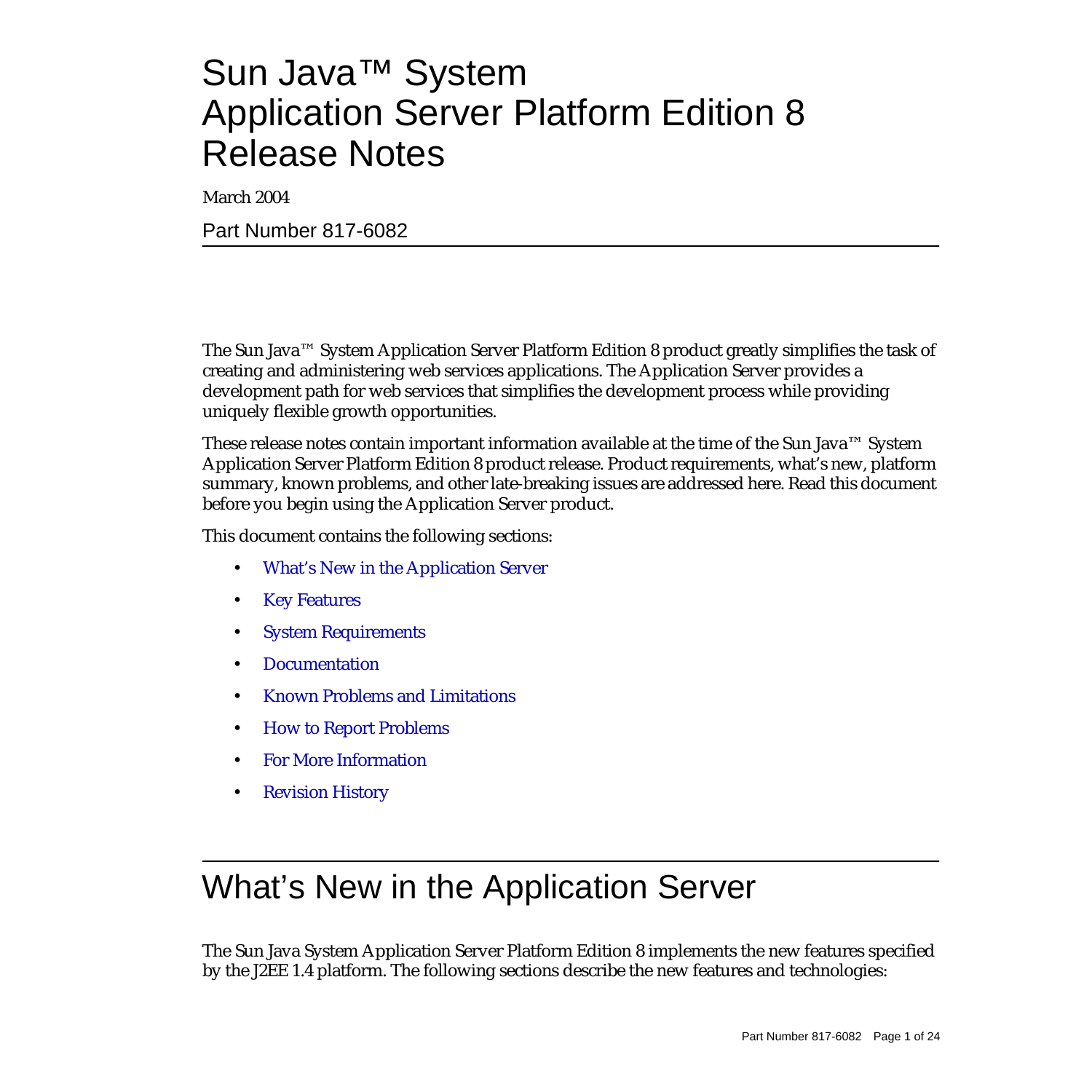- [J2EE 1.4 Support](#page-1-0)
- [Reduced Download Size and Memory Footprint](#page-2-0)
- [Enhanced Developer Experience, Usability and Productivity](#page-3-0)
- [Automatic Deployment](#page-3-1)
- [Log Viewer](#page-3-2)
- [JavaServer Faces Technology](#page-4-2)
- [J2EE SDK Bundle](#page-4-1)

# <span id="page-1-0"></span>J2EE 1.4 Support

The Sun Java System Application Server Platform Edition 8 supports the J2EE 1.4 platform; the most complete platform for Web services in the market today. The J2EE 1.4 platform supports WS-I Basic Profile 1.0 and enables Web services to interoperate on the basis of Web Service Description Language (WSDL) and Simple Object Access Protocol (SOAP). Its many features include:

- Exposure of J2EE applications as Web services that are based on SOAP and Hypertext Transfer Protocol (HTTP)
- Integration with Web services and implementation of Web-service endpoints with Java servlets and Enterprise Java Beans (EJB) technology
- New APIs for Web services, deployment, and management of the J2EE platform, as well as authorization
- Updated APIs, including EJB, Java servlet, JavaServer Pages (JSP), and J2EE connector APIs

The following table describes the enhanced APIs available on the J2EE 1.4 platform.

| <b>API</b>                                 | <b>Description</b>                                                        |
|--------------------------------------------|---------------------------------------------------------------------------|
| <b>Components</b>                          |                                                                           |
| Application and Application Client         | Implementation of standard deployment descriptors by means of XML schemas |
| Enterprise JavaBeans (EJB) 2.1             | Time service and EJB Web-service endpoint                                 |
| Java Servlet 2.4                           | Web-service endpoint filter                                               |
| JavaServer Pages (JSP) 2.0<br>architecture | Expression language and tag library                                       |
| J2EE Connector Architecture 1.5            | Inbound resource adaptor and Java Message Service (JMS) pluggability      |

**Table 1** Major API changes on the J2EE 1.4 Platform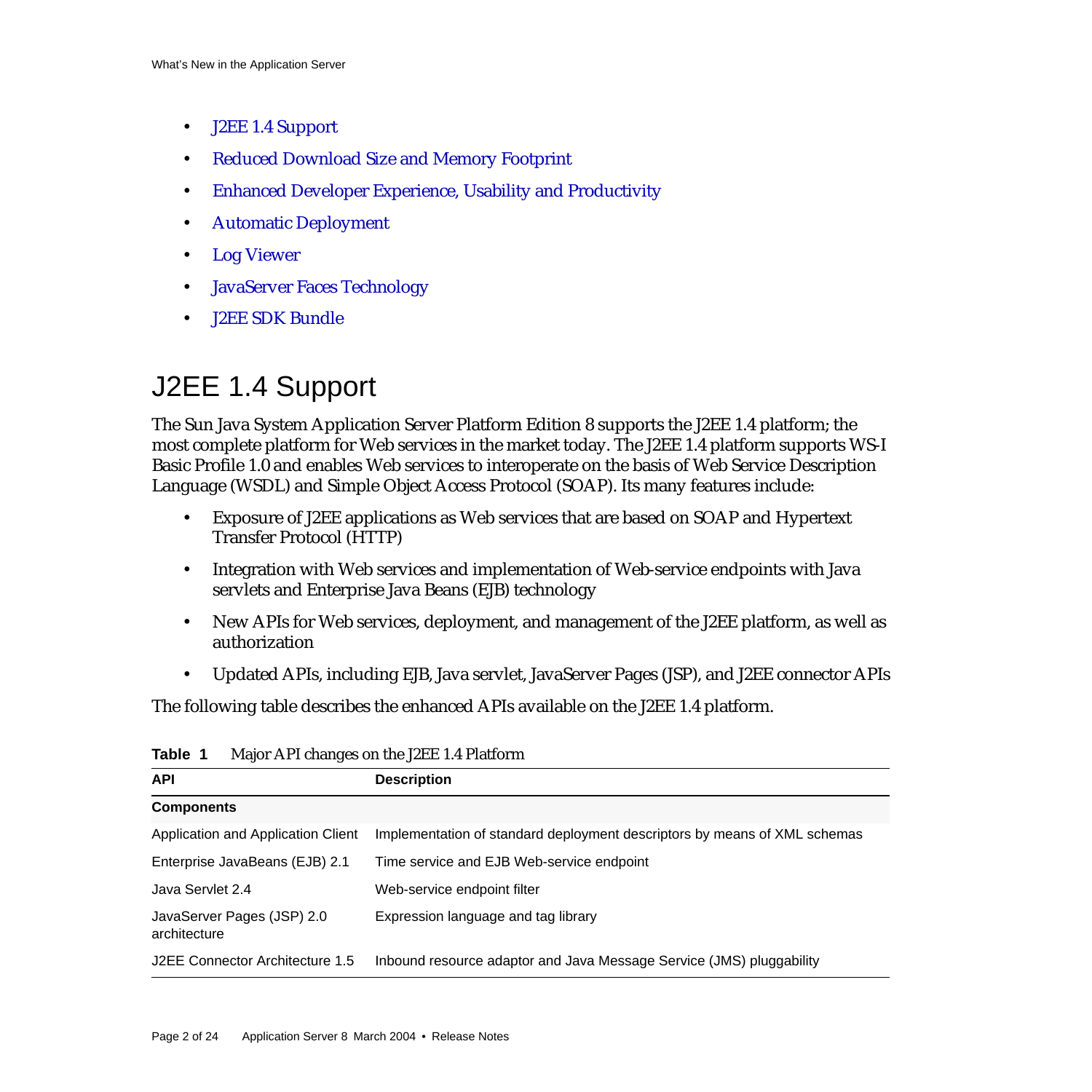| <b>API</b>                                                                                                   | <b>Description</b>                                                                                                                                                        |  |
|--------------------------------------------------------------------------------------------------------------|---------------------------------------------------------------------------------------------------------------------------------------------------------------------------|--|
| <b>Web Services</b>                                                                                          |                                                                                                                                                                           |  |
| Web services for J2EE 1.1                                                                                    | Portable Web-service descriptors                                                                                                                                          |  |
| Java API for XML-based Remote<br>Procedure Calls (JAX-RPC) 1.1                                               | Mapping for WSDL and Java technology and support for development of<br>Web-service clients and endpoints                                                                  |  |
| WS-I Basic Profile 1.0                                                                                       | The enabling element for interoperability between WSDL and SOAP                                                                                                           |  |
| SOAP with attachment API for<br>Java (SAAJ) 1.2                                                              | An API for SOAP-based messaging; fosters the creation of SOAP messages with<br>attachments                                                                                |  |
| Java APIs for XML Registries<br>$(JAXR)$ 1.0                                                                 | A uniform and standard API for accessing XML registries, such as those for<br>Universal Description Discovery and Integration (UDDI and ebXML)                            |  |
| Other                                                                                                        |                                                                                                                                                                           |  |
| J2EE application Deployment 1.1<br>Standard APIs that enable deployments of J2EE components and applications |                                                                                                                                                                           |  |
| J2EE Management 1.0                                                                                          | Definitions for the information model for managing the J2EE platform                                                                                                      |  |
| Java Management Extensions<br>$(JMX)$ 1.2                                                                    | Management of standards                                                                                                                                                   |  |
| Java Authorization Contract for<br>Containers (JACC) 1.0                                                     | Definitions of security contracts between a J2EE application server and the<br>authorization policy provider                                                              |  |
| Java API for XML Processing<br>$(JAXP)$ 1.2                                                                  | An API with which applications can parse and transform XML documents; also<br>adds support for processing of XML schemas                                                  |  |
| <b>JMS 1.1</b>                                                                                               | A messaging standard that enables J2EE application components to create,<br>send, receive, and read messages; also adds support for uniform APIs for<br>queues and topics |  |
| JavaMail 1.3                                                                                                 | A set of abstract classes that model a mail system; also includes minor updates<br>to the APIs                                                                            |  |

| Table 1 |  | Major API changes on the J2EE 1.4 Platform |  |  |
|---------|--|--------------------------------------------|--|--|
|---------|--|--------------------------------------------|--|--|

### <span id="page-2-0"></span>Reduced Download Size and Memory Footprint

The download size for the Sun Java System Application Server Platform Edition 8, with only a 36-Mbyte footprint, represents a major reduction when compared with that of Application Server 7. The requirements for startup memory stands at only 163 Mbytes—a much faster startup cycle and a significant improvement over Application Server 7.

Another contributor to an efficient cycle is that only two processes are loaded at startup: one for the Sun Java System Application Server Platform Edition 8, and another for Sun Java System Message Queue.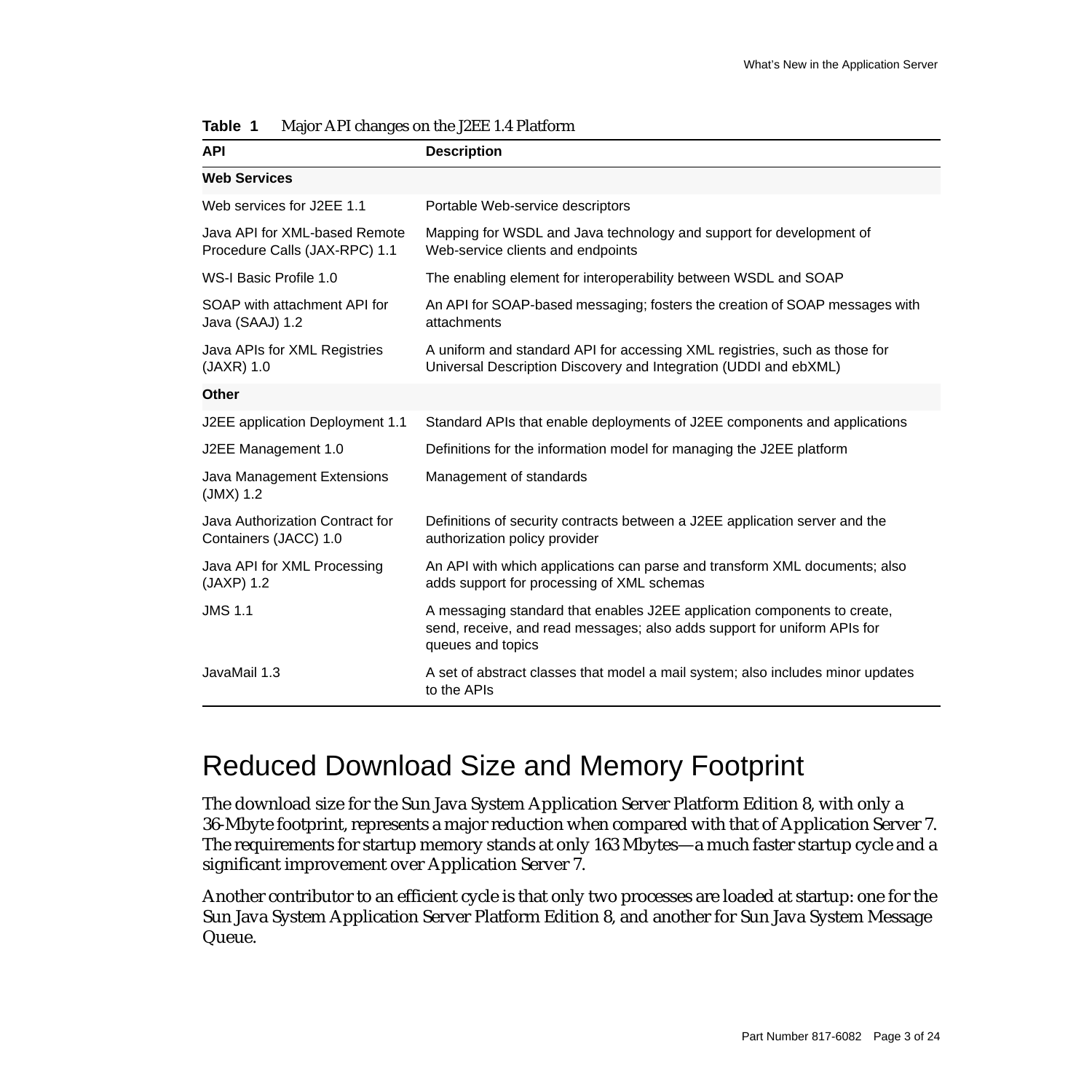## <span id="page-3-0"></span>Enhanced Developer Experience, Usability and **Productivity**

The Sun Java System Application Server 8 Platform Edition provides the following developer tools:

- **Administration Console** for administering and configuring the Application Server Platform Edition 8 from the user interface. Specifically, you can setup the following from the Administration Console:
	- ❍ Java Database Connectivity (JDBC), JMS, and connector resources
	- ❍ User and security realms
	- ❍ Configuration and tuning parameters for containers and services
	- ❍ Logging and monitoring levels of subsystems
- **Deploy Tool** for assembling J2EE components into applications and deploying those applications to the Sun Java System Application Server Platform Edition 8.
- **J2EE Application Verifier** for performing predeployment checks on applications to ensure that their syntaxes and packaging are correct.
- **Upgrade Tool** for migrating configuration files from Application Server 7 Platform Edition.
- **Migration Tool** [for migrating applications from BEA, IBM, and JBoss. You can](http://iforce.sun.com/partners/migration/) [download Migration Tool separately at http://iforce.sun.com/partners/migration/](http://iforce.sun.com/partners/migration/)
- **Apache Ant 1.5** for building J2EE applications. Application Server Platform Edition 8 also includes a number of custom Ant tasks that simplify deployment and administration from Ant build files.

# <span id="page-3-1"></span>Automatic Deployment

You can automatically deploy an application in a running instance of the Application Server by copying the EAR, EJB JAR, or WAR file to the domain's autodeploy directory.

# <span id="page-3-2"></span>Log Viewer

The Log Viewer developer tool displays messages and processes. The logging capability, based on the J2SE logging API, boasts a new, uniform format and viewer. You can change the log level on a subsystem basis without restarting the server, and you can also add custom log handlers and filters.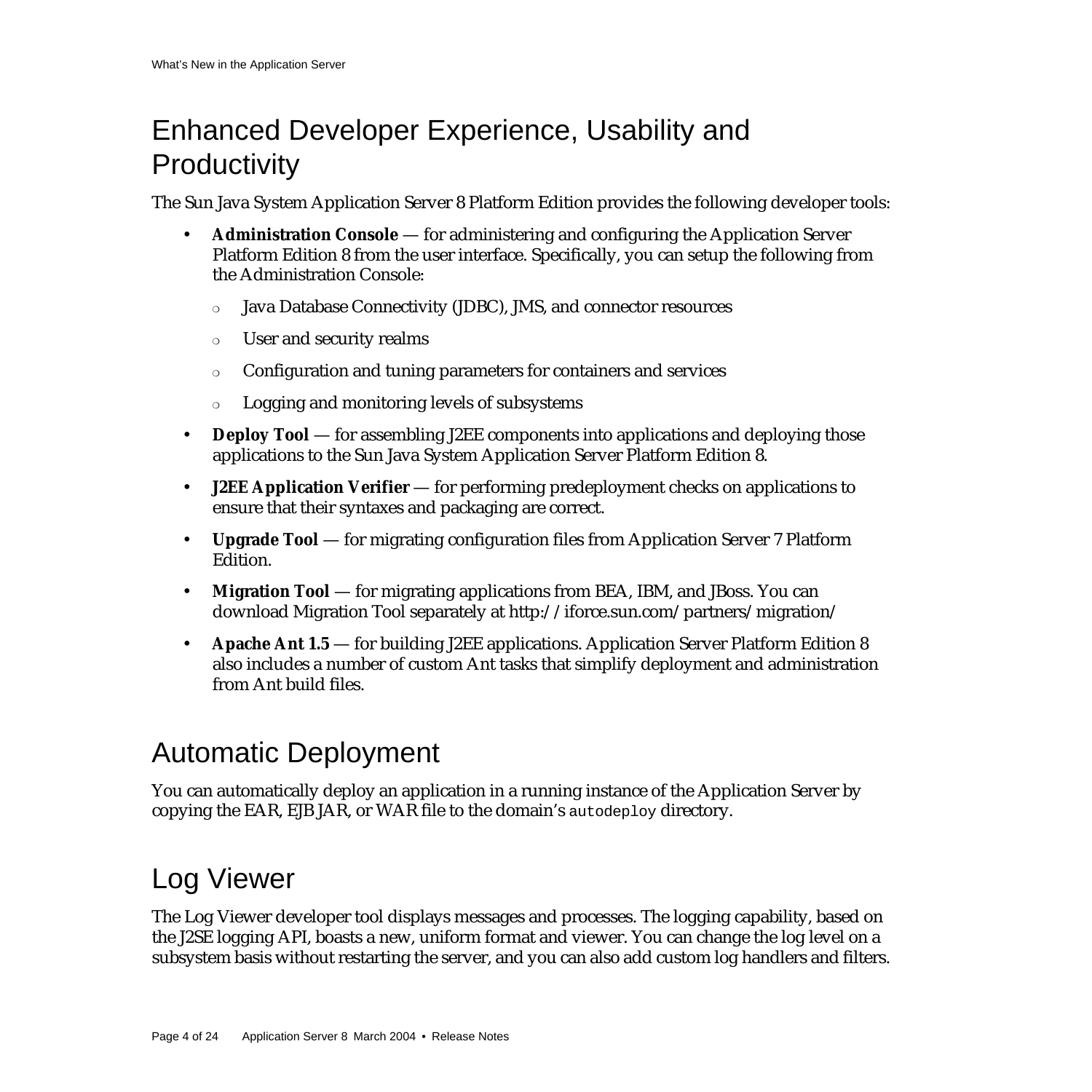## <span id="page-4-2"></span>JavaServer Faces Technology

The Sun Java System Application Server 8 Platform Edition is the first middleware product that bundles and supports JavaServer Faces technology. The JavaServer Faces technology consists of a set of server-side APIs that represent user-interface components that manage their state, event, handling, and input validation. The APIs also define page navigation and support internationalization and accessibility. You can add custom UI components with a JSP custom tag library.

While developing with JavaServer Faces technology, each member of a development team can focus on a single piece of the process. A simple programming model then links the pieces, resulting in a much more efficient and simpler development cycle.

## <span id="page-4-1"></span>J2EE SDK Bundle

For this release, you can get a stand-alone Sun Java System Application Server Platform Edition 8, or you can get the Java 2 Platform, Enterprise Edition 1.4 SDK bundle. This bundle contains:

- J2SE 1.4.2\_04 platform
- Java 2 Platform, Enterprise Edition 1.4 Samples (contains BluePrints and J2EE 1.4 SDK samples)
- Sun Java System Application Server

You can also get the Java 2 Platform, Enterprise Edition 1.4 Samples bundle, which contains just the BluePrints and J2EE 1.4 SDK samples.

# <span id="page-4-0"></span>Key Features

The Sun Java System Application Server includes the following components:

- [Application Server](#page-5-0)
- [Sun Java™ System Message Queue](#page-6-0)
- [PointBase Database Server and Type 4 JDBC Driver](#page-6-1)
- [Java 2 Software Development Kit, Standard Edition](#page-6-3)
- [Support for Foreign JMS Providers](#page-6-2)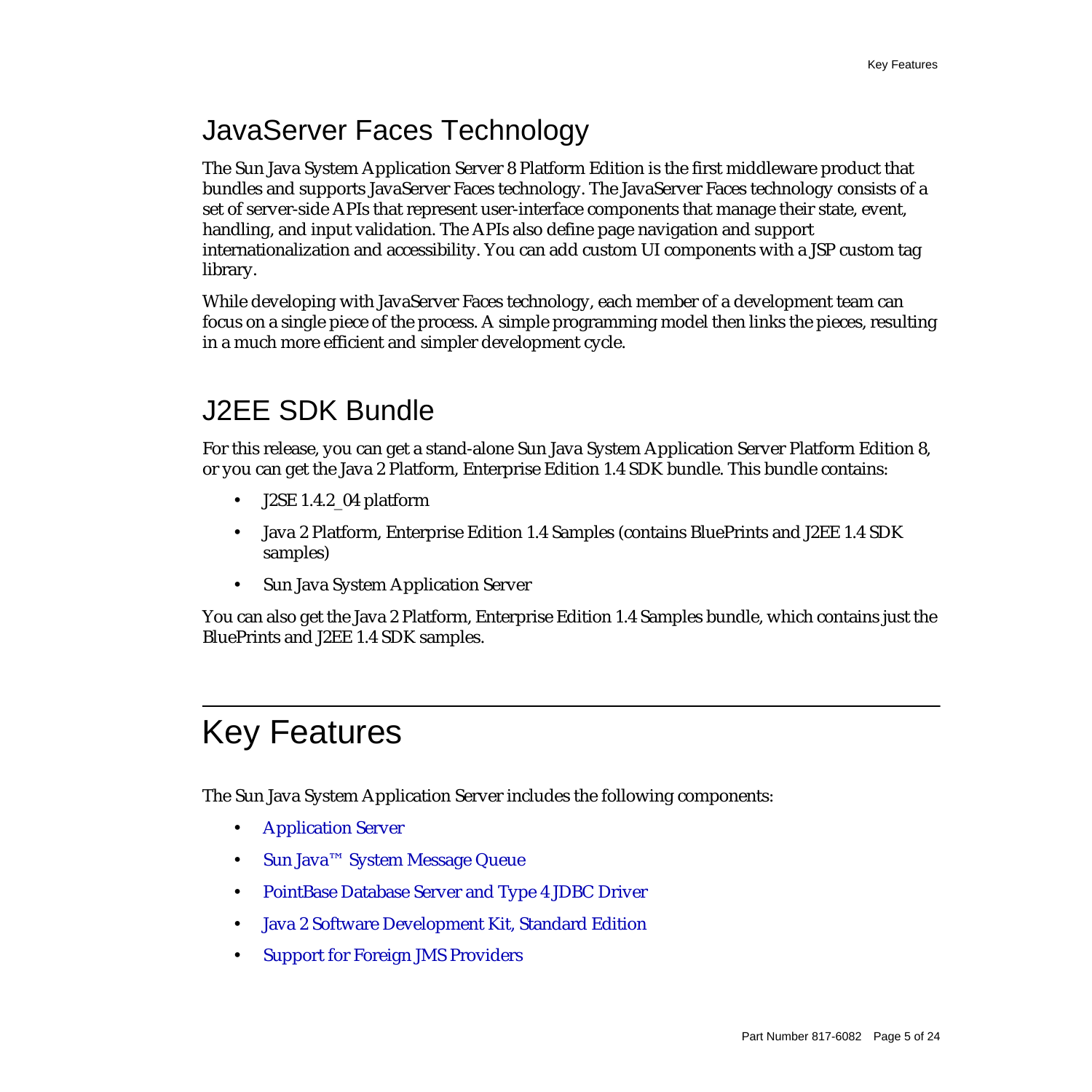## <span id="page-5-0"></span>Application Server

The Application Server supports the current drafts of the J2EE 1.4 specifications.

- Java Web Services APIs:
	- ❍ Java API for XML Processing (JAXP) version 1.2
	- ❍ Java API for XML-based Remote Procedure Calls (JAX-RPC) version 1.1
	- ❍ Java API for XML Registries (JAXR) 1.0
	- ❍ SOAP with Attachments API for Java (SAAJ) version 1.2
- Enterprise JavaBeans specification version 2.1
- WS-I Basic Profile specification 1.0
- J2EE Deployment API version 1.1
- J2EE Management specification version 1.0
- Java Authorization Contract For Containers (JACC) 1.0
- JavaServer Pages specification version 2.0
- Java Servlet specification version 2.4
- Java Naming and Directory Interface (JNDI) specification version 1.2
- Java Database Connectivity (JDBC) specification version 3.0
- JavaMail API version 1.3
- JavaBeans Activation Framework (JAF) version 1.0.
- J2EE Connector specification version 1.5
- JavaServer Pages Standard Tag Library (JSTL) version 1.1

Additionally, the Application Server supports the following J2EE 1.4 features:

- Includes runtime control, process, and thread management
- Embeds a highly scalable and high-performance Container Managed Persistence runtime
- Java Transaction Service-based, all-Java transaction manager
- Object Request Broker (ORB)
- J2EE verifier utilities
- Customized Apache Ant tasks (asant utility)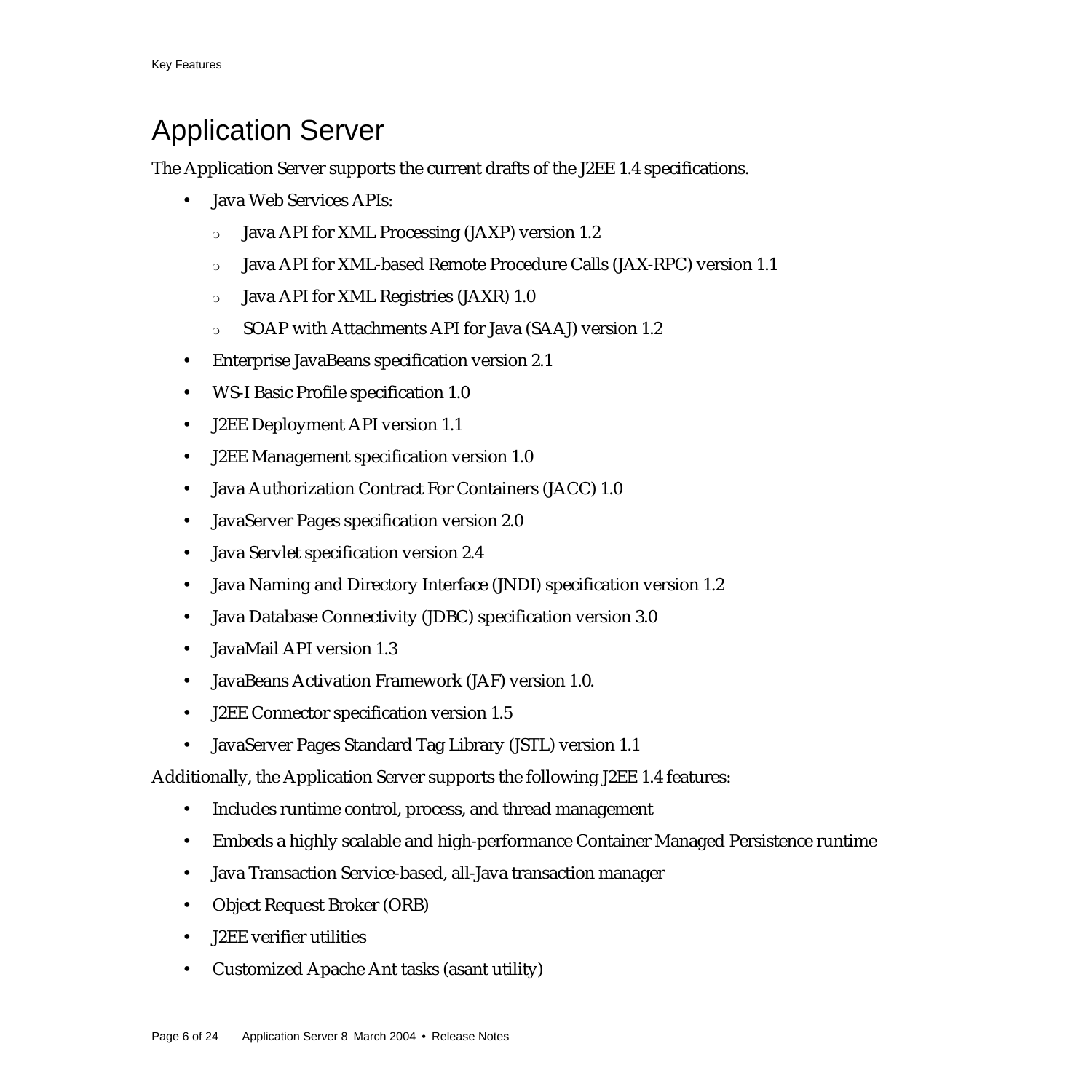- Browser-based administration tool (Admin Console)
- Command-line administration tool (asadmin) with interactive and scripting modes
- Graphical deployment utility (deploytool) to simplify application, enterprise bean, and connector packaging and deployment
- Sample applications that demonstrate the features of the Application Server and J2EE technology

### <span id="page-6-0"></span>Sun Java™ System Message Queue

Also available as a separate product, the Sun Java System Message Queue product is an integral part of the Application Server. This all-Java programming language component delivers a robust JMS provider for both JMS clients and message-driven beans. The Sun Java System Message Queue is integrated with the Sun Java System Application Server Platform Edition 8 through a resource adaptor that is based on J2EE Connector Architecture.

The Sun Java System Application Server Platform Edition 8 product includes the Sun Java System Message Queue 3.5 Service Pack 1 Platform Edition. To get enhanced JMS features, the Sun Java System Message Queue Enterprise Edition can be purchased separately.

## <span id="page-6-1"></span>PointBase Database Server and Type 4 JDBC Driver

PointBase Server 4.8 relational database is included with the Sun Java System Application Server 8 Platform Edition to support the sample applications and development of JDBC-based applications. PointBase's Type 4 driver supporting the JDBC™ API ("JDBC driver") is preconfigured during installation. Tables are also created and populated for all of the sample applications that depend on JDBC. The bundled PointBase distribution has a 5 MB total database size limitation.

### <span id="page-6-3"></span>Java 2 Software Development Kit, Standard Edition

The Sun Java System Application Server is certified with the JDK 1.4.2\_04 platform.

## <span id="page-6-2"></span>Support for Foreign JMS Providers

Addendum to the Sun Java System Application Server 8 Developer's Guide.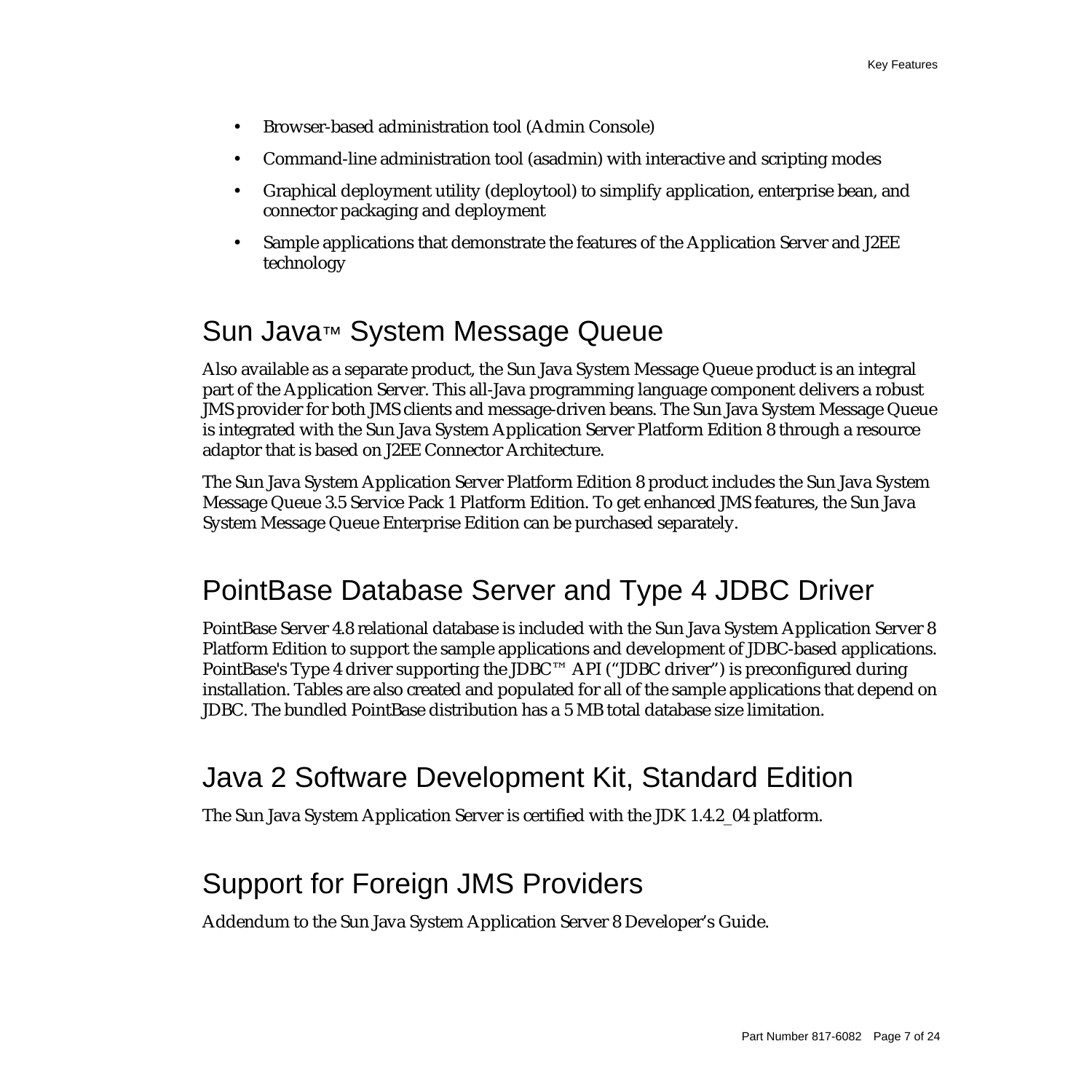Sun Java System Application Server supports foreign JMS providers for message outflow and inflow. Thus an EJB component or servlet can send messages to a JMS provider other than Sun Java System Message Queue. A message-driven bean can also receive messages from a foreign JMS provider.

Foreign JMS provider support is part of the Connector 1.5 specification requirements. Each JMS provider must provide a resource adapter, which can be deployed and configured as described here:

[h](http://developers.sun.com/prodtech/appserver/reference/techart/as8_connectors)ttp://developers.sun.com/prodtech/appserver/reference/techart/as8\_connectors

Each JMS provider supplies an administration tool, which must be used for any provider-specific configuration.

# <span id="page-7-0"></span>System Requirements

This section lists the requirements that must be met before installing the Sun Java System Application Server Platform Edition 8 product.

- [Platform Requirements](#page-7-1)
- [JDBC Drivers and Databases](#page-8-0)
- [Other Requirements](#page-9-0)

## <span id="page-7-1"></span>Platform Requirements

The following table lists the operating systems that are supported for Sun Java System Application Server product.

| <b>Operating System</b>                         | <b>Architecture</b> | <b>Minimum</b><br><b>Memory</b> | Recommended<br><b>Memory</b> | <b>Minimum</b><br><b>Disk Space</b> | Recommende<br>d Disk Space | <b>JVM</b>             |
|-------------------------------------------------|---------------------|---------------------------------|------------------------------|-------------------------------------|----------------------------|------------------------|
| Sun Solaris 8, 9<br>(SPARC)                     | 32 and 64 bit       | 256 MB                          | 512 MB                       | 250 MB free                         | 500 MB free                | JDK.<br>$1.4.2\_04$    |
| Solaris 9 (x86)                                 | 32 and 64 bit       | 256 MB                          | 512 MB                       | 250 MB free                         | 500 MB free                | <b>JDK</b><br>1.4.2 04 |
| Sun Java Desktop<br>System                      | 32 bit              | 256MB                           | 512MB                        | 83 MB free                          | 300 MB free                | JDK.<br>1.4.2 04       |
| <b>Redhat Enterprise</b><br>Linux 2.1 and $3.0$ | 32 bit              | 256 MB                          | 512 MB                       | 83 MB free                          | 300 MB free                | JDK.<br>1.4.2 04       |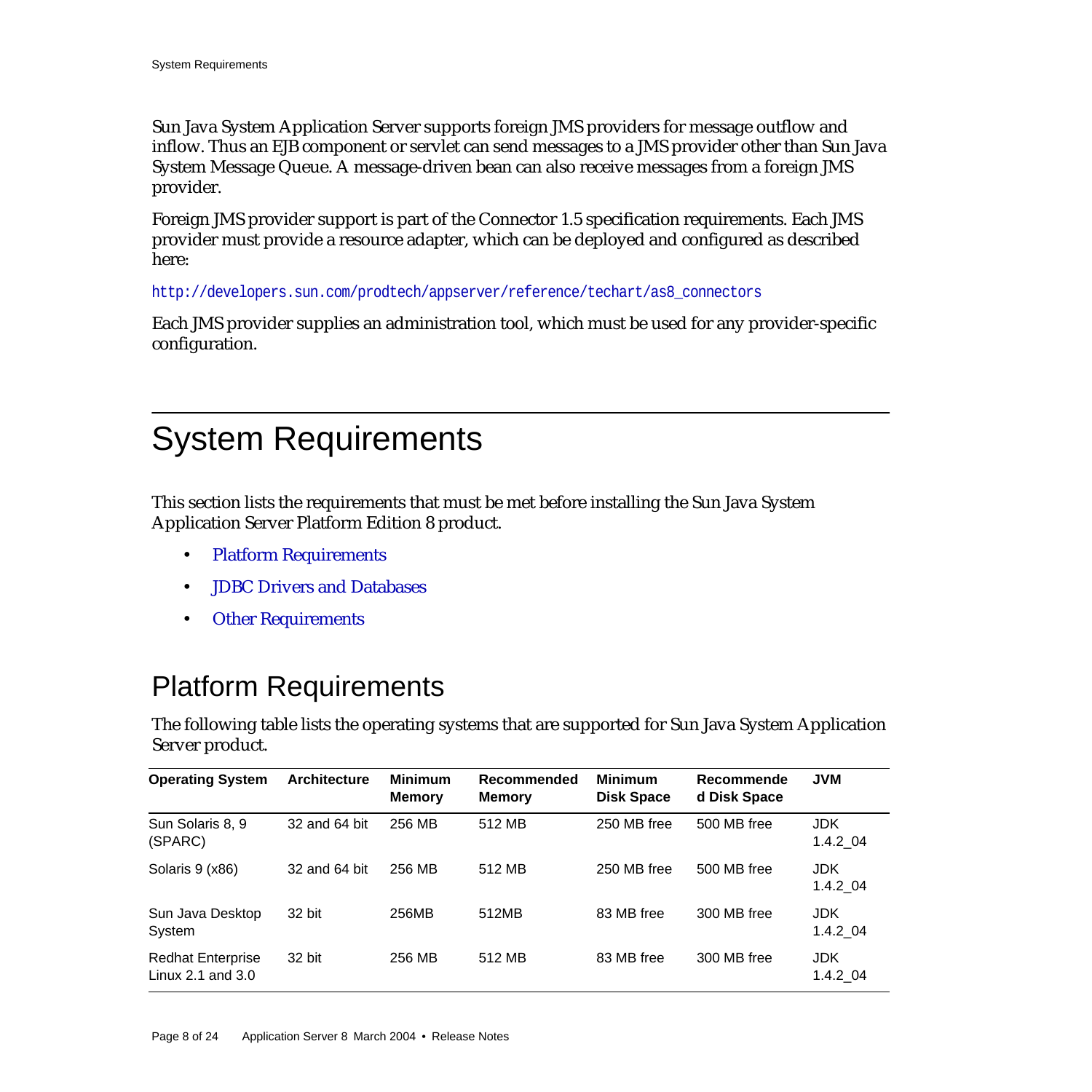| <b>Operating System</b>                                                                             | <b>Architecture</b> | <b>Minimum</b><br><b>Memory</b> | Recommended<br><b>Memory</b> | <b>Minimum</b><br><b>Disk Space</b> | Recommende<br>d Disk Space | <b>JVM</b>       |
|-----------------------------------------------------------------------------------------------------|---------------------|---------------------------------|------------------------------|-------------------------------------|----------------------------|------------------|
| Microsoft Windows<br>2000 Professional<br>Service Pack 4+                                           | Intel 32 bit        | 256 MB                          | 512 MB                       | 250 MB free                         | 500 MB free                | JDK.<br>1.4.2 04 |
| Microsoft Windows<br>XP Professional<br>Service Pack 1+                                             | Intel 32 bit        | 256 MB                          | 512 MB                       | 250 MB free                         | 500 MB free                | JDK.<br>1.4.2 04 |
| Microsoft Windows<br>2000 Server SP4+                                                               | Intel 32 bit        | 256 MB                          | 512 MB                       | 250 MB free                         | 500 MB free                | JDK.<br>1.4.2 04 |
| Microsoft Windows<br><b>Advanced Server</b><br>Service Pack 4+,<br>Microsoft Windows<br>Server 2003 | Intel 32 bit        | 256 MB                          | 512 MB                       | 250 MB free                         | 500 MB free                | JDK.<br>1.4.2 04 |

On UNIX, you can check your operating system version using the uname command. Disk space can be checked using the df command.

### Solaris Patch Requirements

It is recommended that Solaris 8 users have the "Sun recommended patch cluster" installed. This patch cluster is available under "Recommended and Security Patches" here:

<http://sunsolve.sun.com/>

### <span id="page-8-0"></span>JDBC Drivers and Databases

The Sun Java System Application Server is designed to support connectivity to any DBMS with a corresponding JDBC driver. For a list of components that Sun has tested and found to be acceptable for constructing J2EE compatible database configurations, please refer to the following table:

| <b>JDBC Vendor</b>    | <b>JDBC Driver Type</b> | <b>Supported Database Server</b>  |
|-----------------------|-------------------------|-----------------------------------|
| <i>i-net Software</i> | Type 4                  | Oracle (R) 9.2, 8.17              |
| i-net Software        | Type 4                  | Sybase ASE 12.5.1                 |
| i-net Software        | Type 4                  | MS SQL Server 2000 Service Pack 1 |
| <b>IBM</b>            | Type 2                  | IBM DB2 8.1 Service Pack 3        |

**Table 2** J2EE Compatible JDBC Drivers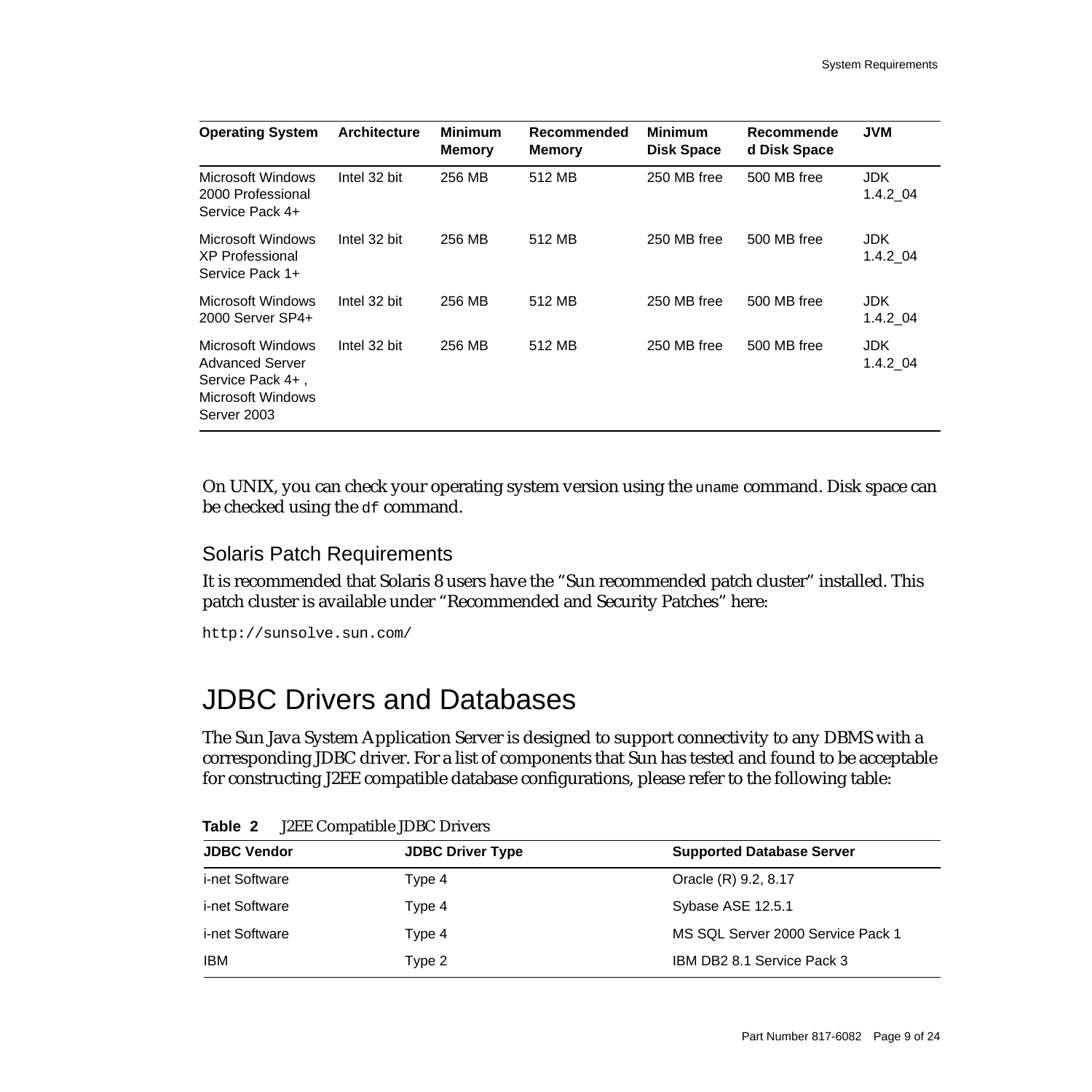### **Table 2** J2EE Compatible JDBC Drivers

| <b>JDBC Vendor</b> | <b>JDBC Driver Type</b> | <b>Supported Database Server</b> |
|--------------------|-------------------------|----------------------------------|
| PointBase          | Type 4                  | PointBase Network Server 4.8     |

### For more information about i-net Software, see:

[h](http://www.inetsoftware.de/)ttp://www.inetsoftware.de/

The following table identifies additional supported JDBC drivers; however these drivers are not J2EE compatible.

| <b>JDBC Drivers not J2EE compatible</b><br>Table 3 |  |
|----------------------------------------------------|--|
|----------------------------------------------------|--|

| <b>JDBC Vendor</b> | <b>JDBC Driver Type</b> | <b>Supported Database Server</b> |
|--------------------|-------------------------|----------------------------------|
| Oracle             | Tvpe 4                  | Oracle $(R)$ 9.2                 |
| Sybase             | iConnector              | Sybase ASE 12.5.1                |

Additional drivers have been tested to meet the JDBC requirements of the J2EE 1.4 platform with the JDBC Driver Certification Program. These drivers can be used for JDBC connectivity with the Sun Java System Application Server. While Sun offers no product support for these drivers, we will support the use of these drivers with the Sun Java System Application Server.

### <span id="page-9-0"></span>Other Requirements

The following additional requirements should be met before installing the Sun Java System Application Server software.

- **Free space:** your temporary directory must have a minimum of 35MB free for Sun Java System Application Server installation, and 250 MB of free space for the SDK installation.
- **Using the uninstall program:** If you need to remove the application server from your system, it is important to use the uninstall program that is included with the software. If you attempt to use another method, problems will arise when you try to reinstall the same version, or when you install a new version.
- **Free ports:** You must have seven unused ports available.
	- ❍ The installation program automatically detects ports in use and suggests currently unused ports for the default settings. By default, the initial default ports are 8080 for the HTTP server, and 4848 for the Admin Server.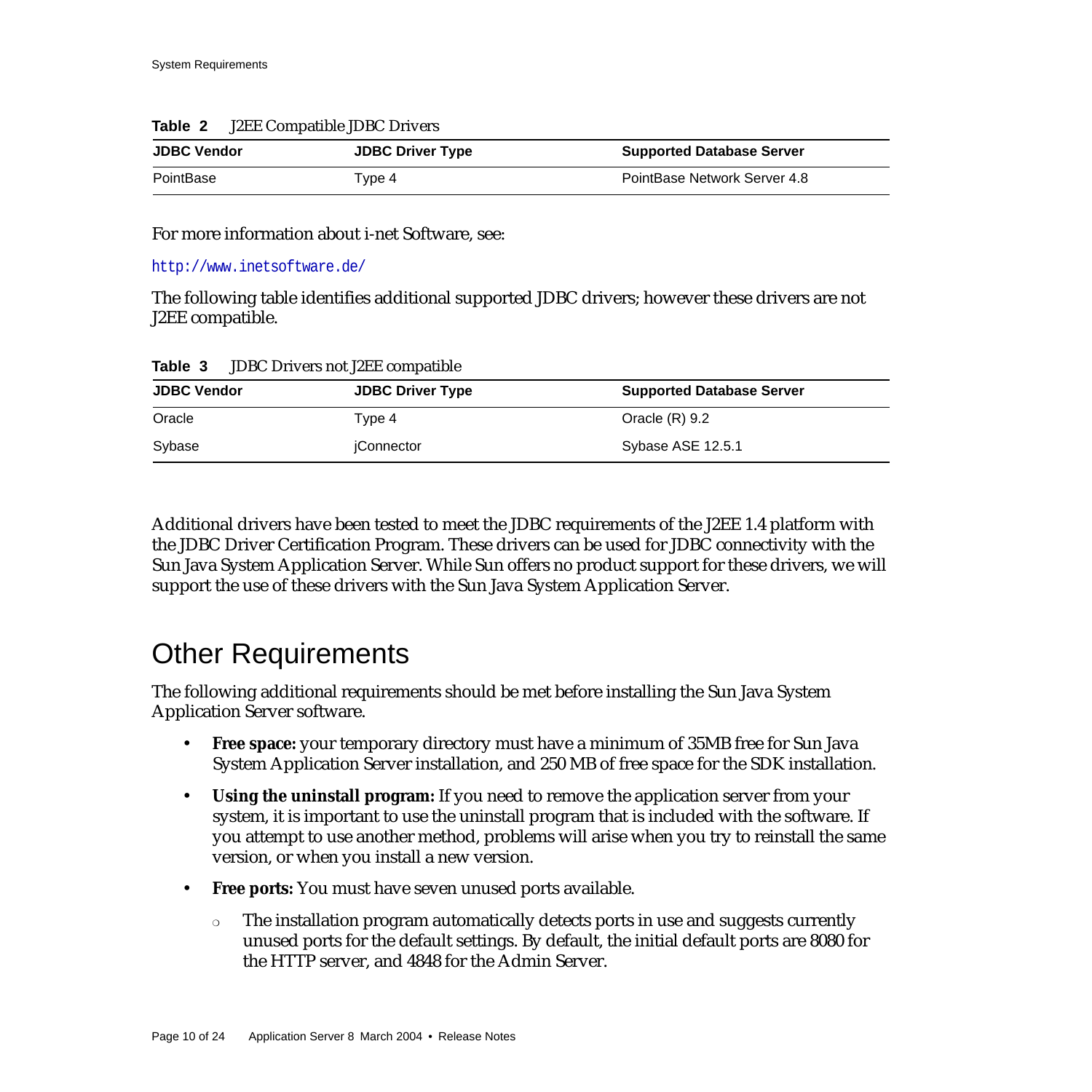- ❍ The installation program will detect used ports and assign two others for you: Sun JavaTM System Message Queue (by default, 7676), and IIOP (by default, 3700 for IIOP and 1060 and 1061 for IIOP/SSL). If these default port numbers are in use, the installation program will assign a random port number from the dynamic port range (note that this may not be the next available port number).
- **Starting previously-installed servers** (UNIX) unless you are replacing the previously installed server, you should start it before you begin the Sun Java System Application Server installation process. This allows the installation program to detect ports that are in use and avoid assigning them for other uses.
- **Replacing previously-installed servers** (UNIX) if you have an older version on the Sun Java System Application Server installed that you wish to replace with the current Application Server, you should stop it before installing the new server. Use the installation program upgrade wizard to upgrade the server.
- **Shutting down firewall** (Microsoft Windows) You must stop any firewall software before installing the Sun Java System Application Server software, because some of this software disables all ports by default. The installation program must be able to accurately determine which ports are available.

For further compatibility information, see the Compatibility Guide available at:

<http://docs.sun.com/db/doc/817-6084>

# <span id="page-10-0"></span>**Documentation**

In addition to these release notes, the Application Server product includes an entire set of documentation that can be found at this location:

<http://docs.sun.com/db/prod/s1appsrv#hic>

The following list provides a brief description of the documentation in the Application Server collection:

- *Quick Start Guide*—Describes how to get started with the Application Server product. Focuses on initial developer exposure; is also suited for users evaluating the product.
- *Installation Guide*—Provides instructions for installing or uninstalling the Application Server software and its components. Supported platforms are listed.
- J2EE 1.4 Tutorial—Describes how to develop software using the technologies provided in the Application Server product. You can find the J2EE 1.4 Tutorial here: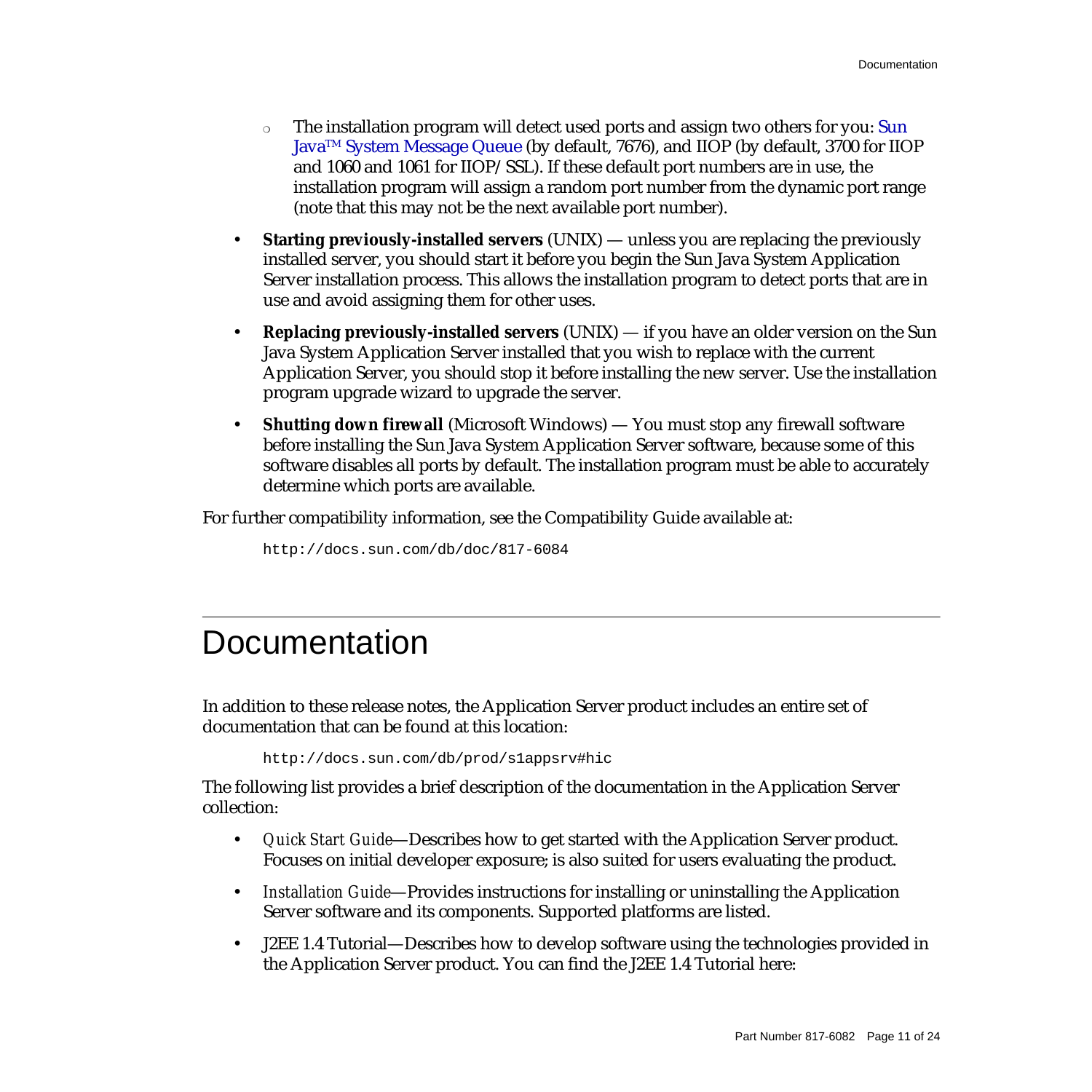http://java.sun.com/j2ee/1.4/docs/tutorial/doc/index.html

- *Compatibility Guide*—Provides information on backward compatibility issues.
- *Utility Reference*—Documentation for all command-line interface commands and the Application Server utility commands.
- Online help for the Admin Console—Provides content-specific online help for the Application Server Administration Console web-based interface.
- Online help for the deploytool utility—Provides content-specific online help for the Application Server deploytool utility.
- Online help for the Migration tool utility—Provides content-specific online help for the Application Server Migrationtool utility. The Migration Tool is available for a separate download.
- *Troubleshooting Guide*—Provides information on solving problems associated with the Application Server product.

# <span id="page-11-0"></span>Known Problems and Limitations

This section describes known problems and associated workarounds for the Sun Java System Application Server 8 product. If a summary statement does not specify a particular platform, the problem applies to all platforms.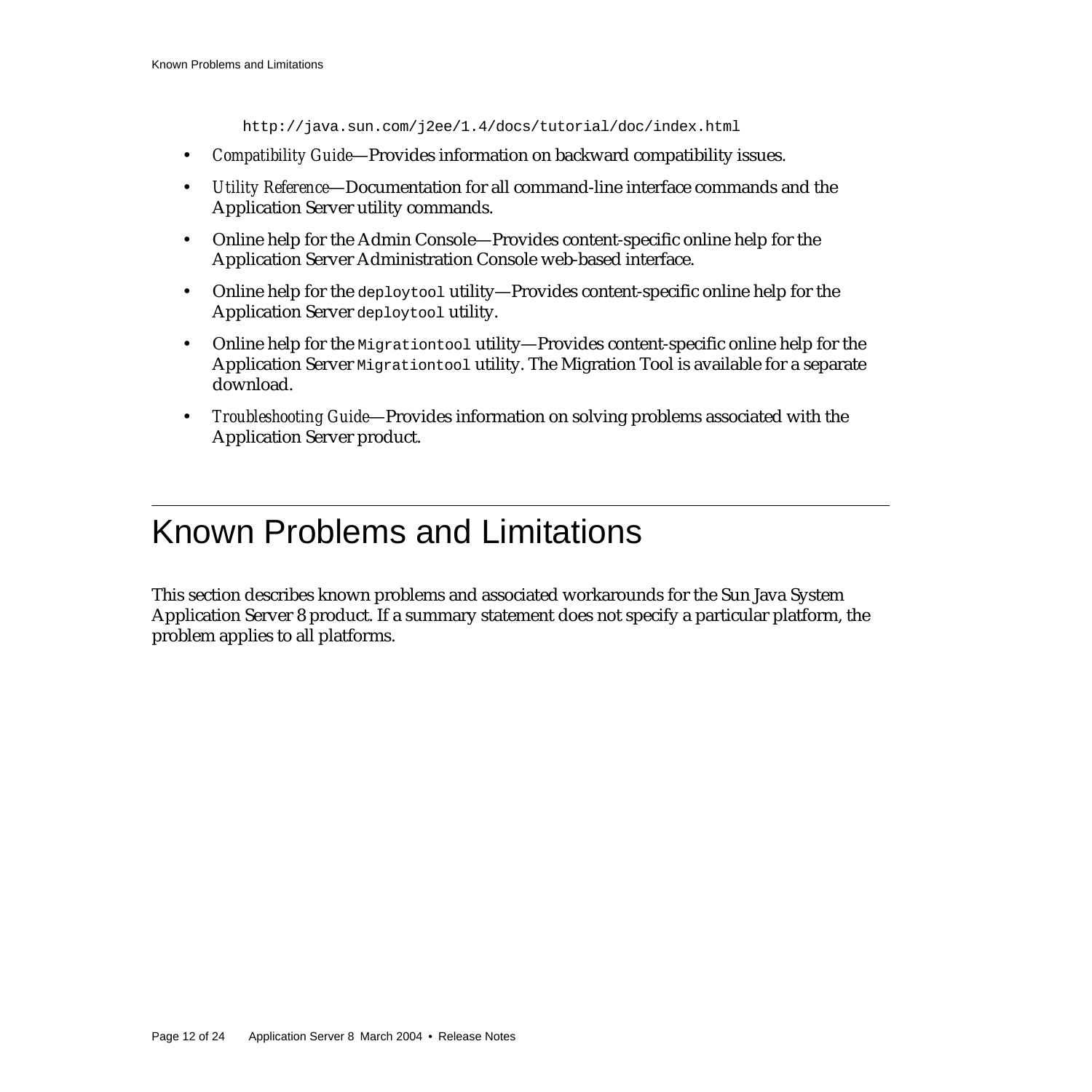### **ID Summary**

#### **none A slight behavioral change in the client stubs generation.**

The client stubs are generated during deployment process. The deploy operation does not return until the client subs are fully generated.

For performance concerns, the client stubs generation has been modified to be an asynchronous operation within deployment when the retrieval of client jars is not explicitly requested by the user; the client stubs are no longer guaranteed to be ready for use upon return of the deployment operation.

#### **Solution**

Do not copy any client jars directly out of the repository post deployment. Instead, the following ways are the recommended ways to retrieve client stubs with guaranteed integrity:

Command-line interface:

- 1. asadmin deploy --retrieve=true
- 2. asadmin get-client-stubs

Deploytool:

- 1. Specify retrieval of client jars on the deploy screen.
- 2. Check the client jar retrieval screen for any deployed applications.

### **4859661 On Microsoft Windows platforms, failure to create default server domain will not always be reported as installation failure.**

If the default server domain creation fails, failure is not always correctly logged and reported by the installer. As a result, the installation is reported as successful but attempts to start the server will produce the following error message: CLI156 Could not start the domain doman1.

Checking the content of *install\_dir*\domains\domain1 folder reveals that only docroot folder has been created instead of a full domain configuration directory structure.

#### **Solution**

Default server domain can be created manually. In order to recreate the domain, the install\_dir\domains\domain1 folder should be deleted and the following command should be run:

install dir\bin\asadmin create-domain --adminport admin port --adminuser admin user --adminpassword admin\_password --instanceport http\_port domain1

Values for admin port, admin user, admin password, and http port should match the values that were originally supplied at product installation.

### **4925544 On Microsoft Windows, no error is reported for a silent installation where the user has no JDK installed.**

A user is passed a previously made savestate file with the application server only executable bundle. This bundle does not contain a JDK and therefore will fail if there is no JDK installed on the machine. No error message is displayed and no log is created to record the failure.

### **Solution**

Microsoft Windows users must have a minimum JDK 1.4.1\_07 installed.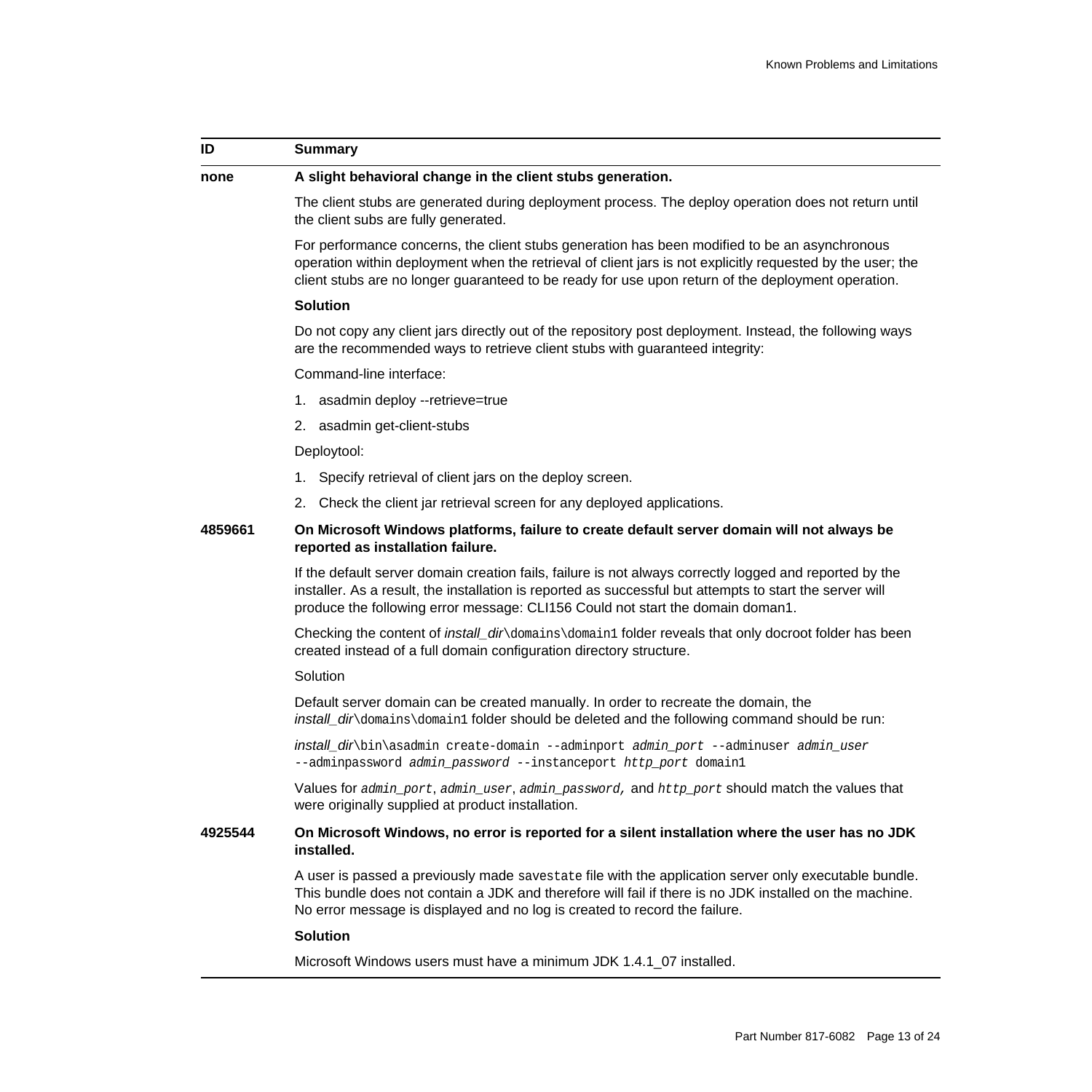| ID      | <b>Summary</b>                                                                                                                                                                                                                                                                                                          |
|---------|-------------------------------------------------------------------------------------------------------------------------------------------------------------------------------------------------------------------------------------------------------------------------------------------------------------------------|
| 4941546 | Misleading information for CLI start-appserv manpage.                                                                                                                                                                                                                                                                   |
|         | <b>Solution</b>                                                                                                                                                                                                                                                                                                         |
|         | The DESCRIPTION is incorrect. No operands are required for the start-appserv command.<br>Therefore, there is no point in making any references to an operand in the description.                                                                                                                                        |
|         | Since start-appserv starts all domains present in the given directory, --domaindir option should<br>mention domains in plural.                                                                                                                                                                                          |
|         | Sometimes "default install_dir/domains directory" is used and sometimes "default domains directory" is<br>used in the same manpage. They both refer to the same thing.                                                                                                                                                  |
| 4941547 | Misleading information for CLI stop-appserv manpage.                                                                                                                                                                                                                                                                    |
|         | <b>Solution</b>                                                                                                                                                                                                                                                                                                         |
|         | The DESCRIPTION is incorrect. No operands are required for the stop-appsery command. Therefore,<br>there is no point in making any references to an operand in the description.                                                                                                                                         |
|         | Since stop-appsery stops all domains present in the given directory, --domaindir option should read:<br>"--domaindir: directory where the domains are to be stopped. If specified, path must be accessible in<br>the filesystem. If not specified, the domain is stopped in the default install_dir/domains directory." |
|         | Sometimes "default install_dir/domains directory" is used and sometimes "default domains<br>directory" is used in the same manpage. They both refer to the same thing.                                                                                                                                                  |
| 4942748 | Command output in EXAMPLES section of some asadmin manpages is incorrect.                                                                                                                                                                                                                                               |
|         | <b>Solution</b>                                                                                                                                                                                                                                                                                                         |
|         | In the EXAMPLE section of the manpages, the output for asadmin commands should read: "Command"<br>command_name executed successfully."                                                                                                                                                                                  |
| 4943028 | The EXAMPLE section for the list-virtual-servers command in the manpage is missing server<br>and asadmin.                                                                                                                                                                                                               |
|         | <b>Solution</b>                                                                                                                                                                                                                                                                                                         |
|         | The correct EXAMPLE for the list-virtual-servers command is as follows:                                                                                                                                                                                                                                                 |
|         | ./asadmin list-virtual-servers --user admin --password adminadmin --port 4848 --host<br>localhost                                                                                                                                                                                                                       |
|         | server                                                                                                                                                                                                                                                                                                                  |
|         | _asadmin                                                                                                                                                                                                                                                                                                                |
|         | Command list-virtual-servers executed successfully.                                                                                                                                                                                                                                                                     |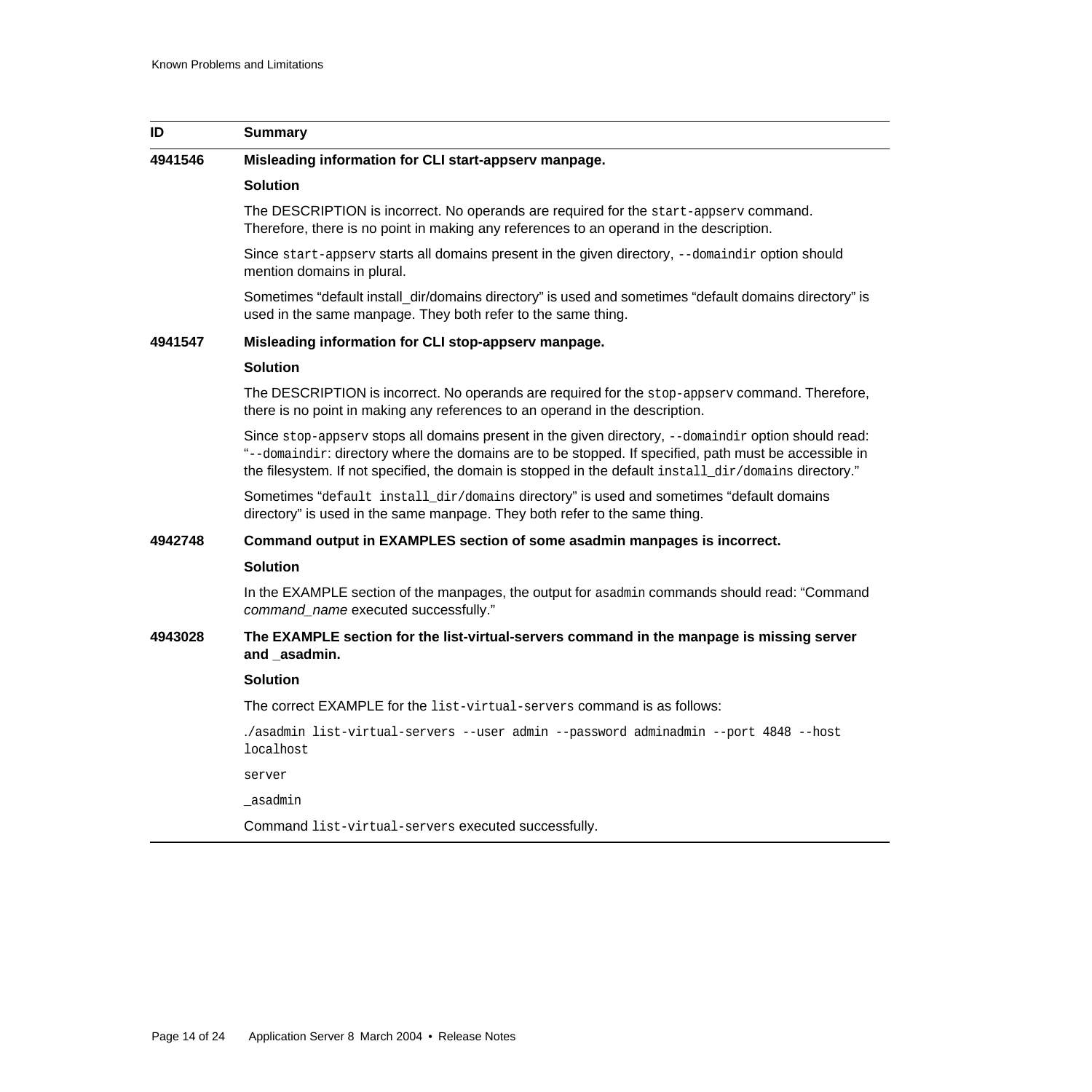| ID      | <b>Summary</b>                                                                                                                                                                                                                                                     |
|---------|--------------------------------------------------------------------------------------------------------------------------------------------------------------------------------------------------------------------------------------------------------------------|
| 4954870 | Newly created HTTP Listeners are never started.                                                                                                                                                                                                                    |
|         | If you create an HTTP Listener, using the asadmin command or the Admin Console, with a new port<br>number, after restarting the server, you are unable to connect to the port number of the newly<br>generated HTTP Listener at http://your_server:new_port_number |
|         | <b>Solution</b>                                                                                                                                                                                                                                                    |
|         | Add the name (id) of the newly created HTTP Listener to the http-listeners attribute of the Virtual<br>Server that is referenced by the new HTTP Listener as its Default Virtual Server.                                                                           |
|         | For example, if you add a new HTTP Listener named http-listener-3 that uses the virtual server server<br>as its Default Virtual Server, follow these steps:                                                                                                        |
|         | Direct your browser to the admin console, at http://your_server:your_admin_port<br>1.                                                                                                                                                                              |
|         | 2.<br>Login using your administrator user/password.                                                                                                                                                                                                                |
|         | Expand the HTTP Service node in the left column.<br>3.                                                                                                                                                                                                             |
|         | Expand the Virtual Servers node under HTTP Service.<br>4.                                                                                                                                                                                                          |
|         | 5. Click on the Virtual Server named server.                                                                                                                                                                                                                       |
|         | 6. In the right panel, update the HTTP Listeners field by adding http-listener-3 (separated by<br>comma) to the list of HTTP Listeners.                                                                                                                            |
| 4954884 | Misleading information for asadmin create-domain manpage.                                                                                                                                                                                                          |
|         | <b>Solution</b>                                                                                                                                                                                                                                                    |
|         | The --passwordfile option should state the valid values as follows:                                                                                                                                                                                                |
|         | http.ssl.port=1043:orb.ssl.port=1060:orb.mutualauth.port=1061:jms.port=7676:orb.listene<br>$r.$ port=3700.                                                                                                                                                         |
| 4971450 | When creating new virtual server, server startup failure occurs and server throws NullPointer<br>Exception during server startup.                                                                                                                                  |
|         | <b>Solution</b>                                                                                                                                                                                                                                                    |
|         | 1. While creating the virtual servers make sure the http listener list is exclusive (i.e. no other virtual<br>server should have the same http listeners in its list).                                                                                             |
|         | 2. While creating virtual servers and http listeners use the following sequence of asadmin commands                                                                                                                                                                |
|         | •Create virtual server without specifying the http listener list (httplisteners is an optional option<br>for create-virtual-server command).                                                                                                                       |

•While creating the http listener use the defaultvs option to specify the virtual server.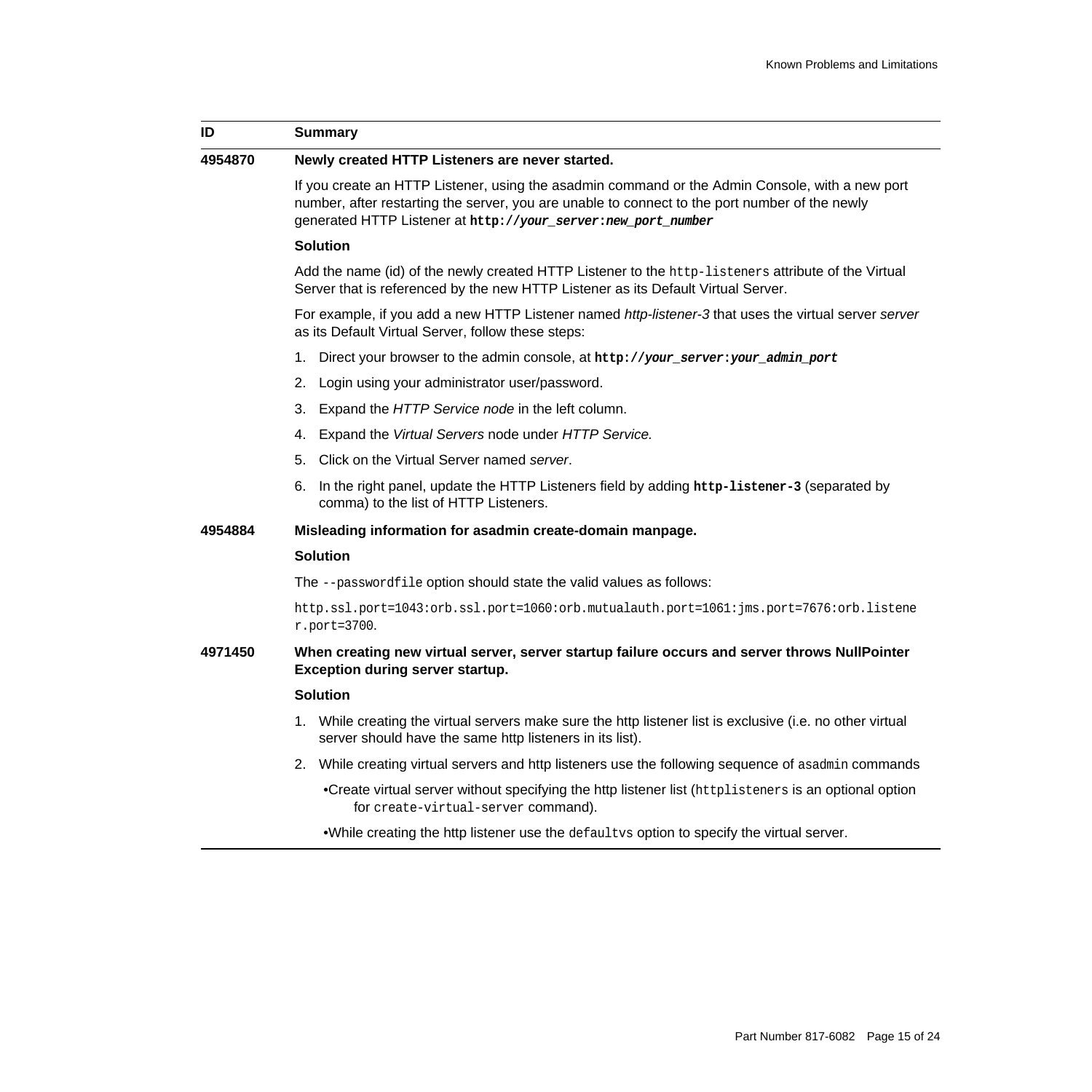| ID      | <b>Summary</b>                                                                                                                                                                                                                                                                                                                                                                                                                                                                                                                           |
|---------|------------------------------------------------------------------------------------------------------------------------------------------------------------------------------------------------------------------------------------------------------------------------------------------------------------------------------------------------------------------------------------------------------------------------------------------------------------------------------------------------------------------------------------------|
| 4974713 | Section 5.3.4.2 of the Connectors 1.5 Specification states that "the application server calls the stop<br>method on the ResourceAdapter JavaBean to notify the resource adapter instance to stop functioning<br>so that it can be safely unloaded. This is a shutdown notification from the application server, and this<br>method is called by an application server thread."                                                                                                                                                           |
|         | For this release, the ResourceAdapter JavaBean's stop() method is not called during application<br>server shutdown. The stop() method is called only when the connector module is undeployed.                                                                                                                                                                                                                                                                                                                                            |
|         | <b>Solution</b>                                                                                                                                                                                                                                                                                                                                                                                                                                                                                                                          |
|         | Add a lifecycle listener to listen for application server shutdown and disable the resource adapter<br>module. The disable action calls the RA.stop().                                                                                                                                                                                                                                                                                                                                                                                   |
|         | For more information, see http://developer.java.sun.com/developer/bugParade/bugs/4974713.html                                                                                                                                                                                                                                                                                                                                                                                                                                            |
| 4997380 | User may observe a stack trace when shutting down Pointbase.                                                                                                                                                                                                                                                                                                                                                                                                                                                                             |
|         | By executing the stopserver.sh/stopserver.bat script on any platform, the server instance of the<br>Pointbase runtime is successfully terminated. However, due to runtime regression introduced in<br>version 4.8, a ClassCastException is produced as follows:                                                                                                                                                                                                                                                                          |
|         | [qouyang@putian serveroption]\$ ./stopserver.sh java.lang.ClassCastException<br>at com.pointbase.net.netJDBCPreparedStatement.execute(Unknown Source)<br>at com.pointbase.tools.toolsCommander.a(Unknown Source)<br>at com.pointbase.tools.toolsCommander.go(Unknown Source)<br>at com.pointbase.tools.toolsCommander.main(Unknown Source)                                                                                                                                                                                               |
|         | <b>Solution</b>                                                                                                                                                                                                                                                                                                                                                                                                                                                                                                                          |
|         | No work-around is currently available, however there is no functional regression as the script still<br>succeeds in terminating the server process. A priority request has been logged with Pointbase to<br>obtain a fix.                                                                                                                                                                                                                                                                                                                |
| 5002049 | Manpages are incorrect for the create-jvm-options and update-connector-security-map.                                                                                                                                                                                                                                                                                                                                                                                                                                                     |
|         | <b>Solution</b>                                                                                                                                                                                                                                                                                                                                                                                                                                                                                                                          |
|         | The EXAMPLE for the create-jvm-options command should read:<br>1.                                                                                                                                                                                                                                                                                                                                                                                                                                                                        |
|         | asadmin> create-jvm-options --user admin --password adminadmin --host localhost --port 4848<br>--profiler=false -- "-DDebug=true":"-Xmx256m":"-Dcom.sun.aas.imqBin"="VexportVas8peVimqVbin"                                                                                                                                                                                                                                                                                                                                              |
|         | Command create-jvm-options executed successfully                                                                                                                                                                                                                                                                                                                                                                                                                                                                                         |
|         | The SYNOPSIS for the update-connector-security-map command should read:<br>2.                                                                                                                                                                                                                                                                                                                                                                                                                                                            |
|         | update-connector-security-map --user admin_user [--password admin_password] [--host localhost]<br>[--port 4848] [--secure -s] [--passwordfile filename] [--terse=false] [--echo=false] [--interactive=true]<br>--poolname connector_connection_pool_name [--addprincipals principal-name[, principal-name]*]<br>[--addusergroups user-group[, user-group]*] [--removeprincipals principal-name[, prinicpal-name]*]<br>[--removeusergroups user-group[, user-group]*] [--mappedusername user_name] [--mappedpassword<br>password] mapname |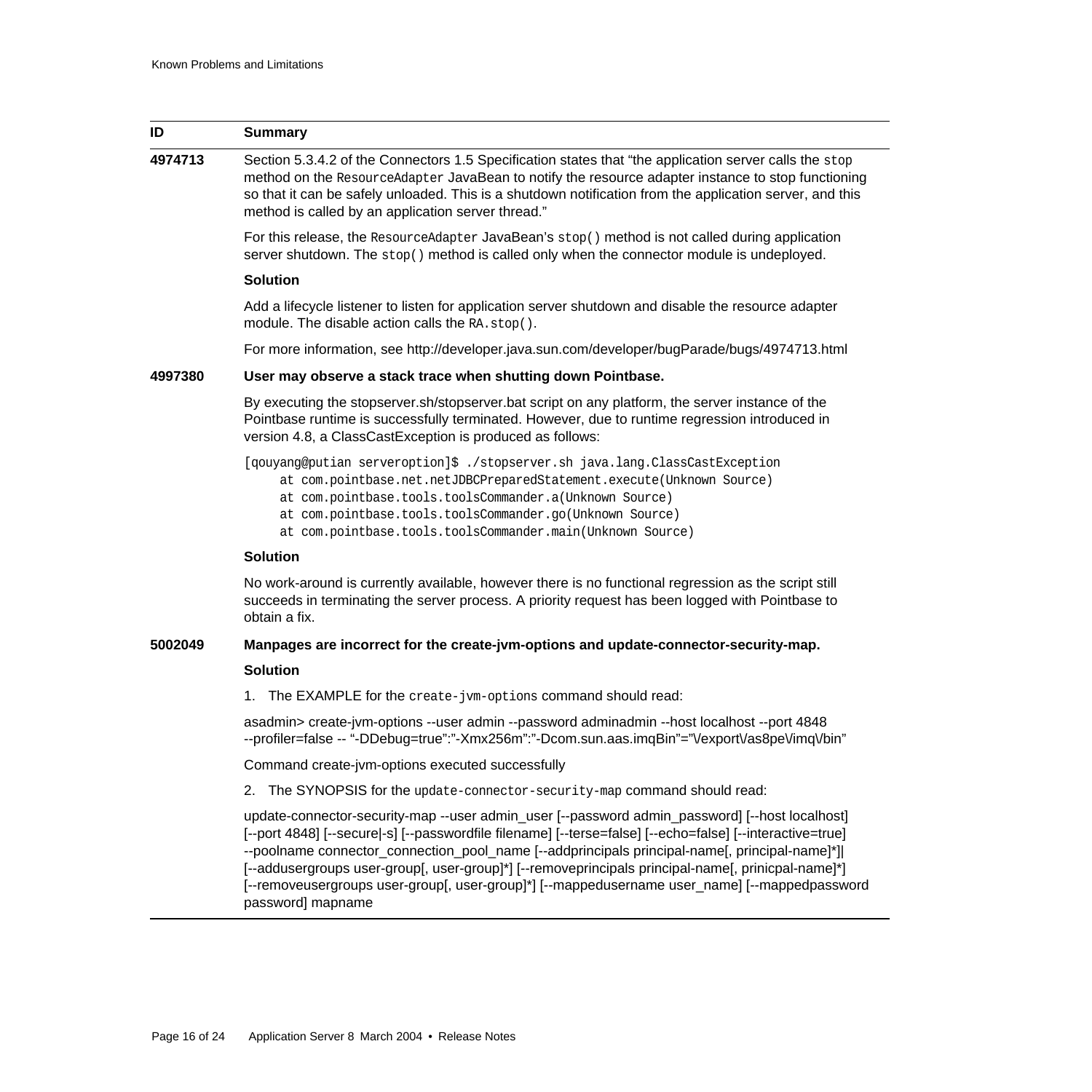| ID      | <b>Summary</b>                                                                                                                                                                                                                                                                                                                 |
|---------|--------------------------------------------------------------------------------------------------------------------------------------------------------------------------------------------------------------------------------------------------------------------------------------------------------------------------------|
| 5002174 | On Microsoft Windows, intermittent corruption of PATH environment variable content after<br>product uninstallation.                                                                                                                                                                                                            |
|         | If the "Add bin directory to PATH" installation option is selected during installation, content of PATH<br>environment variable may get corrupted after installation.                                                                                                                                                          |
|         | The corrupted PATH variable will have a random set of characters appended as the last entry in the<br>PATH. This additional PATH entry generally will not affect system functioning.                                                                                                                                           |
|         | Solution                                                                                                                                                                                                                                                                                                                       |
|         | Use the Windows Control Panel, System, Advanced, Environment variables tool to edit the content of<br>the PATH environment variable and remove the superfluous characters.                                                                                                                                                     |
| 5003356 | Missing entries in server policy file after upgrade.                                                                                                                                                                                                                                                                           |
|         | User chooses to upgrade from Sun ONE Application Server 7.x Platform Edition to Sun Java System<br>Application Server Platform Edition 8. After the upgrade process is complete, the updated server policy<br>file looses two entries that were existing prior to the upgrade.                                                 |
|         | <b>Solution</b>                                                                                                                                                                                                                                                                                                                |
|         | <b>Edit</b> install_dir/domains/domain_name/config/server.policy file as follows:                                                                                                                                                                                                                                              |
|         | 1. Add the following lines to the end of the file:                                                                                                                                                                                                                                                                             |
|         | //ANT classes get all permissions by default<br>grant codeBase "file: \${com.sun.aas.antLib}/-" {<br>permission java.security.AllPermission;<br>$\}$ ;                                                                                                                                                                         |
|         | 2. Locate "// Basic set of required permissions granted" block in the file. Add the following lines<br>inside this grant block:                                                                                                                                                                                                |
|         | // work-around for pointbase bug 4864405<br>permission java.io.FilePermission "\${com.sun.aas.instanceRoot}\${/}-", "delete";                                                                                                                                                                                                  |
|         | The original server policy file, before upgrading, is saved in the same directory with file named<br>server policy back. Please refer to this file to identify where the missing lines were placed.                                                                                                                            |
| 5004719 | Network addresses any, ANY, and INADDR_ANY are not supported.                                                                                                                                                                                                                                                                  |
|         | When creating an HTTP listener via the Admin Console, the description of the "Network Address" field<br>mentions any, ANY, and INADDR_ANY as valid network addresses. However, when specifying any of<br>these values, the following error is logged when starting the application server: unable to resolve host<br>name:any. |
|         | <b>Solution</b>                                                                                                                                                                                                                                                                                                                |

When creating an HTTP listener using the Admin Console, avoid using any, ANY, or INADDR\_ANY as network address values.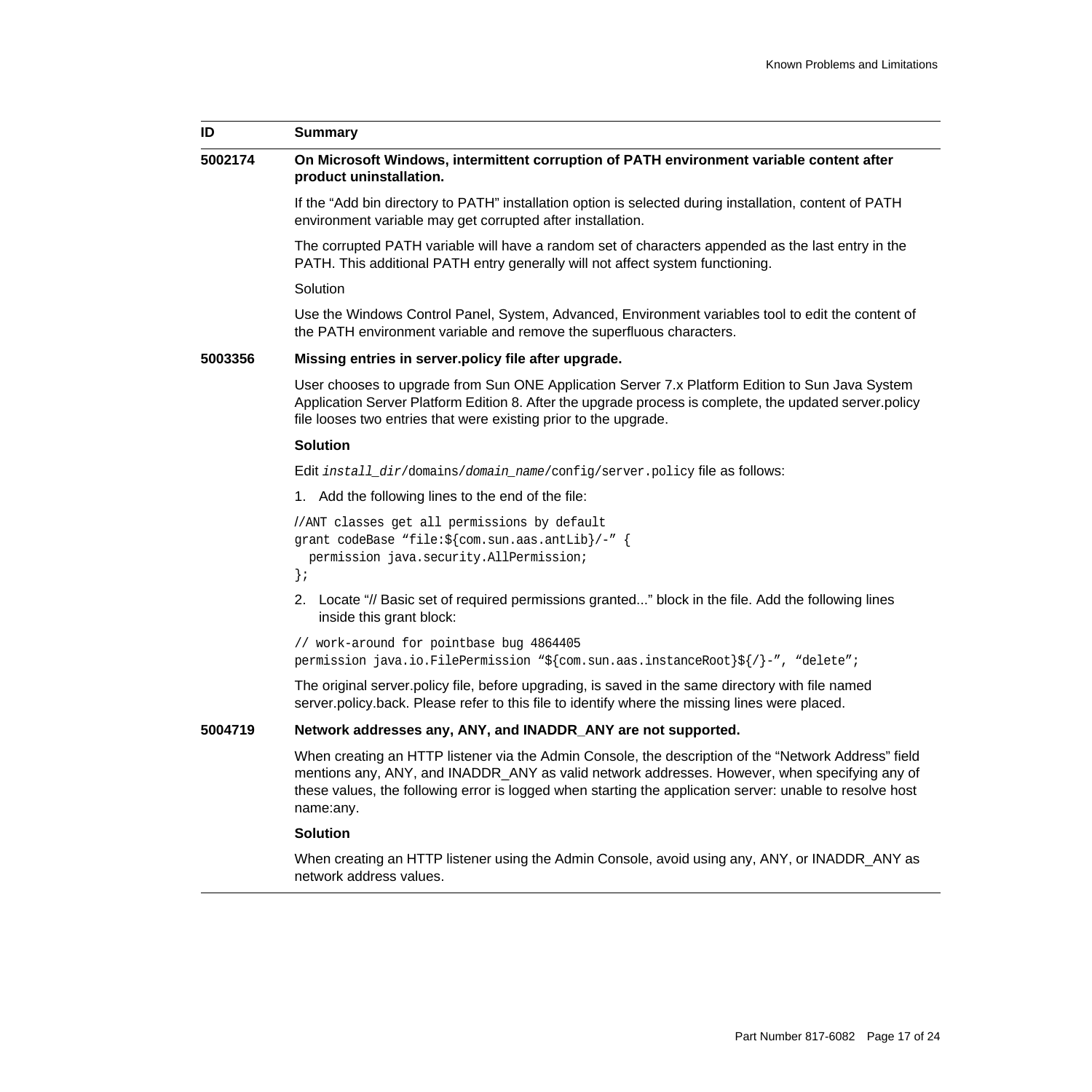| ID      | <b>Summary</b>                                                                                                                                                                                                |  |
|---------|---------------------------------------------------------------------------------------------------------------------------------------------------------------------------------------------------------------|--|
| 5004911 | Using Deploytool, unable to deploy an application with database mappings that were<br>automatically created.                                                                                                  |  |
|         | The problem occurs after creating database mappings and then trying to deploy the application.                                                                                                                |  |
|         | Create database mappings:                                                                                                                                                                                     |  |
|         | 1. Select a CMP EJB in the Files tree view.                                                                                                                                                                   |  |
|         | 2. Click on the Sun-specific Settings button in the EJB JAR General tab to display the CMP Database<br>dialog.                                                                                                |  |
|         | 3. Click on the Create Database Mappings button to display the dialog.                                                                                                                                        |  |
|         | In the Create Database Mappings dialog, select Automatically Generate Necessary Tables.<br>4.                                                                                                                 |  |
|         | 5. Select OK.                                                                                                                                                                                                 |  |
|         | 6. Close the CMP Database dialog.                                                                                                                                                                             |  |
|         | Deploy the application:                                                                                                                                                                                       |  |
|         | 1. Select the application in the Files tree view.                                                                                                                                                             |  |
|         | 2. Select Deploy from the Tools menu.                                                                                                                                                                         |  |
|         | The application is not deployed and the following error is displayed:                                                                                                                                         |  |
|         | Referenced schema is not present in jar: RosterAppJ2DB_team-ejb<br>Adding the schema and saving the archive<br>or replacing the mapping, by triggering the Create Database Mapping action, will correct this. |  |
|         | <b>Solution</b>                                                                                                                                                                                               |  |
|         | Dismiss the error dialog.                                                                                                                                                                                     |  |
|         | Save the application:                                                                                                                                                                                         |  |
|         | Select the application in the Files tree view.<br>1.                                                                                                                                                          |  |
|         | 2. Select Save from the File menu.                                                                                                                                                                            |  |
|         | Deploy the application:                                                                                                                                                                                       |  |
|         | 1. Select the application from the Files tree view.                                                                                                                                                           |  |
|         | 2. Select Deploy from the Tools menu.                                                                                                                                                                         |  |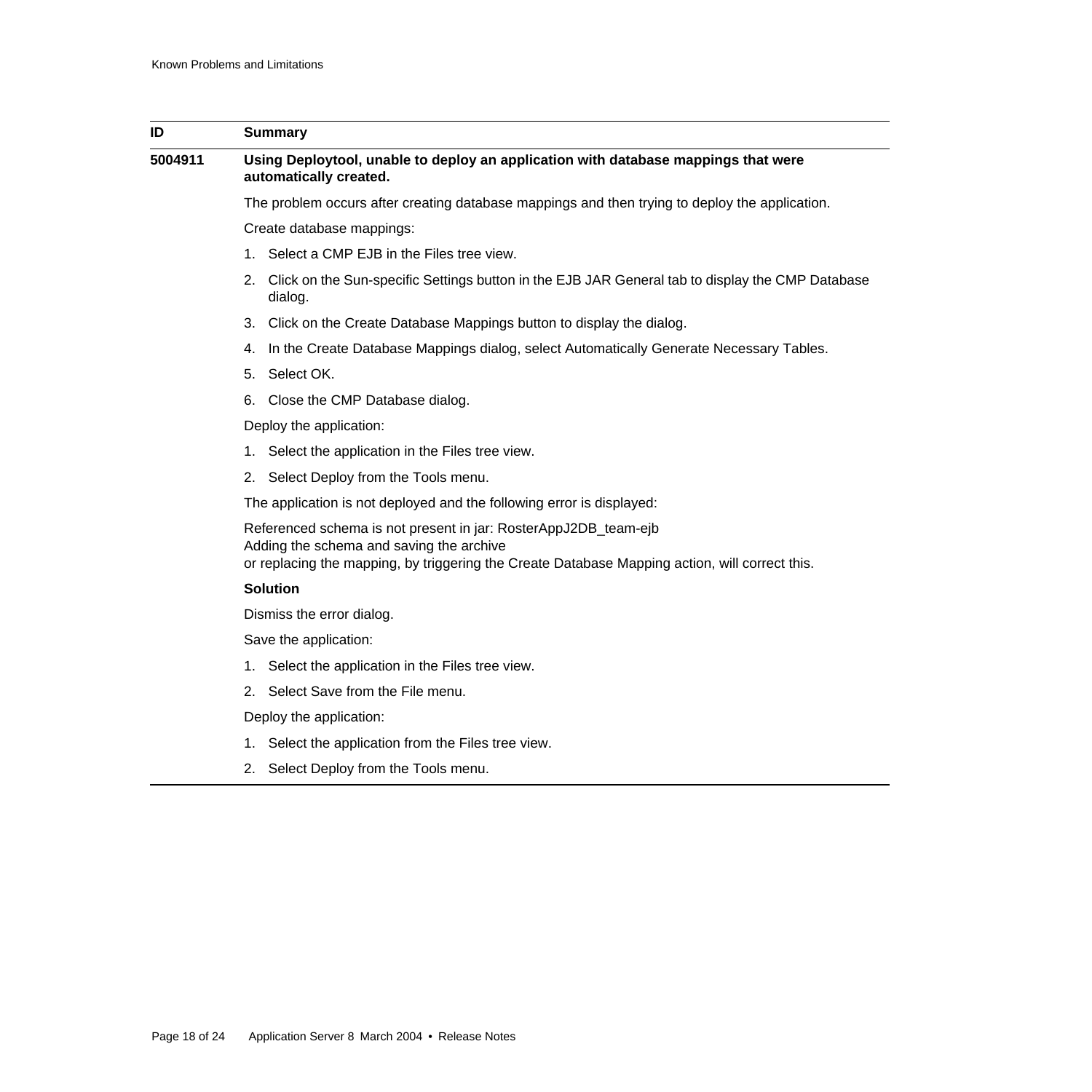| ID      | Summary                                                                                                                                                                                                                                                                                     |
|---------|---------------------------------------------------------------------------------------------------------------------------------------------------------------------------------------------------------------------------------------------------------------------------------------------|
| 5005059 | Using Deploytool, when two CMP EAR files are opened with the same name, the mapping is not<br>displayed for the second EAR.                                                                                                                                                                 |
|         | To view the mapping, select the Sun-specific Settings button in the EJB JAR General tab to display the<br>CMP Database dialog. A Packaging Warning message is displayed: Referenced schema not present in<br>jar  No mapping is displayed for the second EAR opened.                        |
|         | If you attempt to perform the mapping again, another error message is displayed: Cannot create<br>schema from cmproster.dbschema. Please check the schema file                                                                                                                              |
|         | <b>Solution</b>                                                                                                                                                                                                                                                                             |
|         | Close the first application and remove <i>earname dir</i> under the deploytool temporary directory. The<br>temporary directory location is displayed on the General panel of the Edit Preferences dialog. Select<br>Preferences under the Edit menu to display the Edit Preferences dialog. |
| 5005168 | On Microsoft Windows, while using Deploytool, after adding a CMP EJB to an EAR file, it may<br>not be possible to create database mappings for that EJB.                                                                                                                                    |
|         | When adding a CMP EJB that has a dbschema file to an EAR, an exception is thrown and the<br>mappings dialog cannot be closed. Deploytool must be terminated externally.                                                                                                                     |
|         | Add CMP EJB that has a dbschema file to an EAR:                                                                                                                                                                                                                                             |
|         | 1. Select Add to Application --> Enterprise JavaBean JAR from the File menu.                                                                                                                                                                                                                |
|         | Create database mappings:                                                                                                                                                                                                                                                                   |
|         | 1. Click on the Sun-specific Settings button on the EJB JAR General tab to bring up the CMP<br>Database dialog.                                                                                                                                                                             |
|         | 2. Click on the Create Database Mappings button.                                                                                                                                                                                                                                            |
|         | 3. Select Map to Tables in Database Schema File and choose the schema file.                                                                                                                                                                                                                 |
|         | When trying to create database mappings, an exception is thrown and the mappings dialog cannot be<br>closed: javax.ejb.EJBException: nested exception is: java.lang.ClassNotFoundException                                                                                                  |
|         | <b>Solution</b>                                                                                                                                                                                                                                                                             |
|         | After adding the CMP EJB to an EAR, save the application:                                                                                                                                                                                                                                   |
|         | 1. Select the application in the Files tree view.                                                                                                                                                                                                                                           |
|         | 2. Select Save from the File menu.                                                                                                                                                                                                                                                          |
|         | Restart deploytool:                                                                                                                                                                                                                                                                         |
|         | 1. Select Exit from the File menu.                                                                                                                                                                                                                                                          |
|         | 2. Start deploytool.                                                                                                                                                                                                                                                                        |
|         | Create database mappings:                                                                                                                                                                                                                                                                   |
|         | 1. Click on the Sun-specific Settings button on the EJB JAR General tab to bring up the CMP<br>Database dialog.                                                                                                                                                                             |
|         | 2. Click on the Create Database Mappings button.                                                                                                                                                                                                                                            |
|         | 3. Select Map to Tables in Database Schema File and choose the schema file.                                                                                                                                                                                                                 |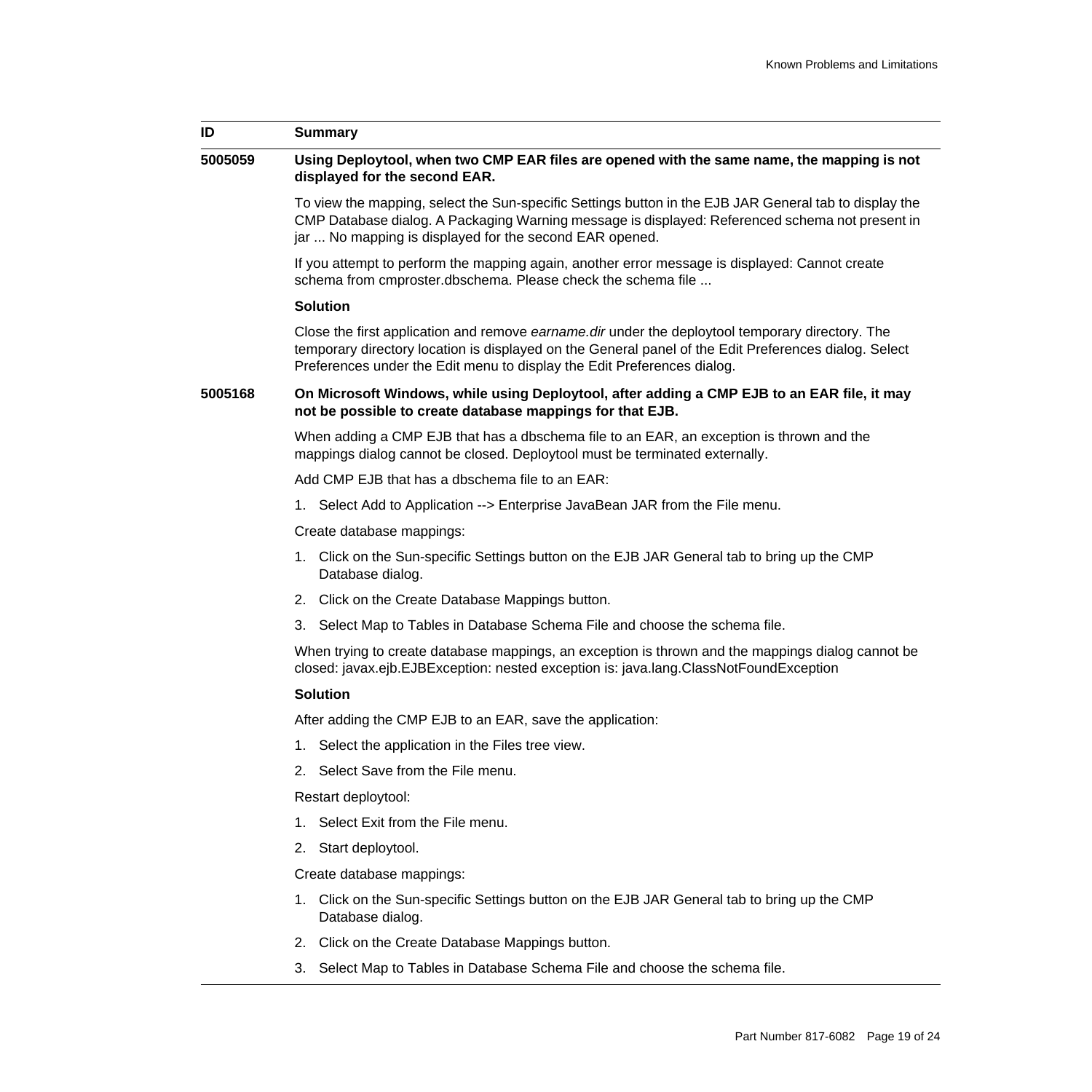| ID      | <b>Summary</b>                                                                                                                                                                                                       |  |
|---------|----------------------------------------------------------------------------------------------------------------------------------------------------------------------------------------------------------------------|--|
| 5005169 | Using Deploytool, cannot Create Database Mappings from a dbschema file that has been added<br>to a CMP EJB which is embedded in an EAR and already contains a dbschema file.                                         |  |
|         | The problem happens when a second dbschema file is added to a CMP EJB which is embedded in an<br>EAR and already contains a dbschema file. The database mappings cannot be created from the<br>second dbschema file. |  |
|         | <b>Solution</b>                                                                                                                                                                                                      |  |
|         | 1. Save the application.                                                                                                                                                                                             |  |
|         | Restart the deploytool.<br>2.                                                                                                                                                                                        |  |
|         | Create database mappings using the newly added dbschema file:<br>3.                                                                                                                                                  |  |
|         | •Click on the Sun-specific Settings button on the EJB JAR General tab to display the CMP<br>Database dialog.                                                                                                         |  |
|         | •Click on the Create Database Mappings button.                                                                                                                                                                       |  |
|         | •Select Map to Tables in Database Schema File and choose the newly added schema file.                                                                                                                                |  |
|         | •Click OK.                                                                                                                                                                                                           |  |
| 5005792 | Unsupported: RedHat Fedora (core 1) requires the libstdc++ package to be installed in order to<br>install J2EE1.4SDK.                                                                                                |  |
|         | <b>Solution</b>                                                                                                                                                                                                      |  |
|         | The install package named $compact$ -libstdc++-7.3-2.96.118.1386.rpm can be found on disk 3 of the<br>Fedora ISO installation CD image for corel.                                                                    |  |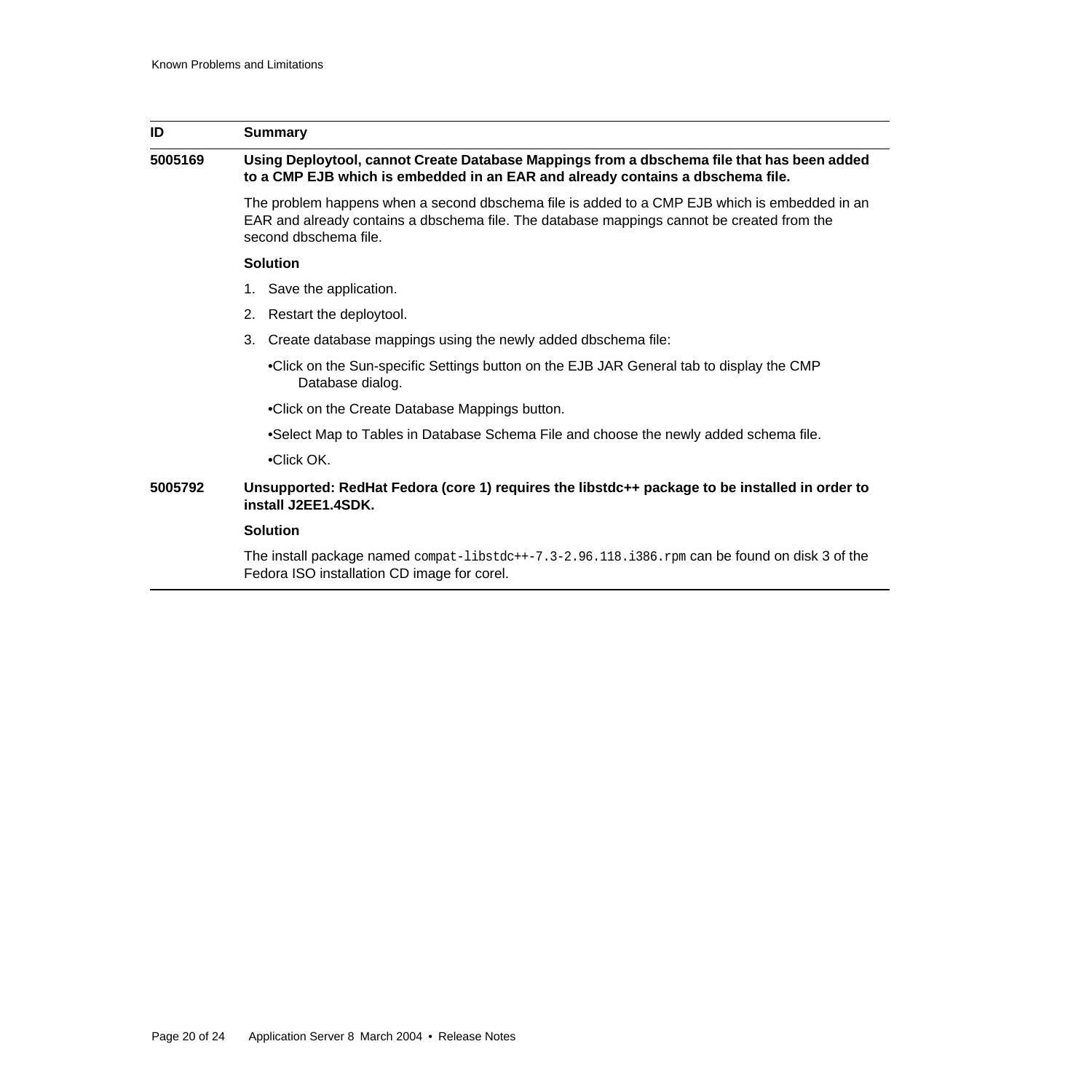### **ID Summary**

### **5006854 Deploying to a virtual server using asadmin command fails if the virtual server does not have at least one listener for clear HTTP and at at least one listener for HTTP over SSL.**

#|2004-03-02T18:08:48.588-0500|WARNING|sun-appserver-pe8.0|javax.enterprise.system. tools.admin|\_ThreadID=11;|ADM1026:Redeployment failed - Detailed Message: java.lang.NullPointerException

at com.sun.enterprise.admin.mbeans.ApplicationsConfigMBean.getHostName(ApplicationsConfigMBean.java:3045) at

com.sun.enterprise.admin.mbeans.ApplicationsConfigMBean.setHostAndPort(ApplicationsConfigMBean.java:303 5)

at com.sun.enterprise.admin.mbeans.ApplicationsConfigMBean.deploy(ApplicationsConfigMBean.java:274) at sun.reflect.NativeMethodAccessorImpl.invoke0(Native Method)

```
Solution
```
Deploy without specifying a virtual server then change the virtual server using the asadmin set command:

asadmin deploy hello.ear asadmin set server.application-ref.hello.virtual-servers=newvs

This will make the web module(s) contained within hello.ear available only on newvs.

This solution does not work completely for web archives (war file). After running the suggested commands, the web archive's context root will be available only on the specified virtual server till the server is running.

However, a restart of the server will make the web archive's context root available on all virtual servers. To workaround this problem, please package your web modules within an application archive (ear file) for deployment.

### **5014416 Supporting unknown Primary Key in CMP beans.**

### **Solution**

To use unknown Primary Key feature for a CMP bean, do the following:

- 1. Do not define primary key fields in your bean.
- 2. Define primary key class as java.lang.Object in deployment descriptor.

If you map your CMP bean to an existing table, make sure the table:

- has only one primary key column
- is not mapped to any other CMP field
- is a NUMERIC type with precision 19 or higher (to store a long value)

If you rely on the CMP module to generate the mapping, you do not need to perform any other steps. When such a bean is created, the primary key value will be populated by the Persistence Manager.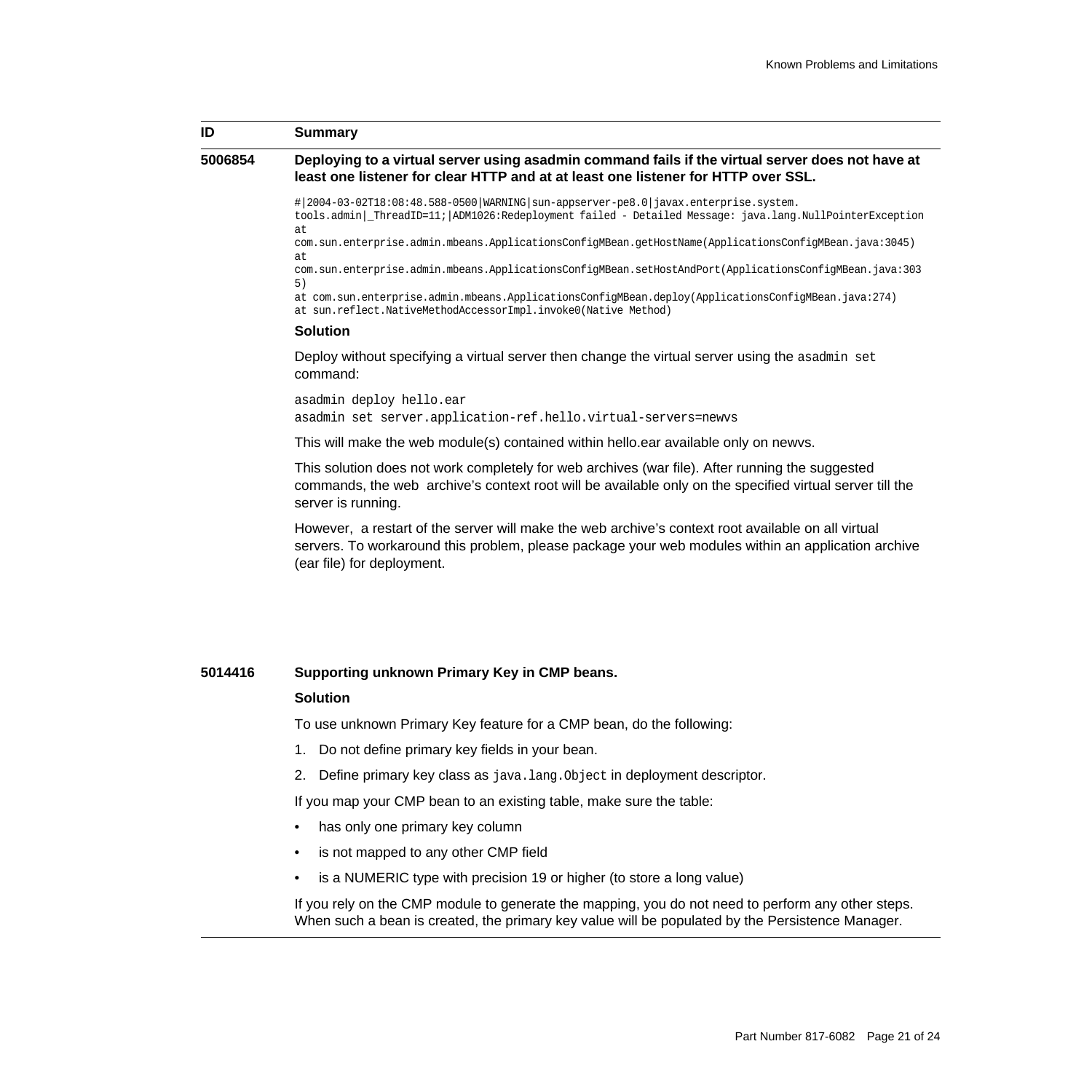| ID      | Summary                                                                                                                                                                                                                                                                                                             |
|---------|---------------------------------------------------------------------------------------------------------------------------------------------------------------------------------------------------------------------------------------------------------------------------------------------------------------------|
| 5014452 | Addendum to the Sun Java System Application Server 8 Developer's Guide.                                                                                                                                                                                                                                             |
|         | <b>Solution</b>                                                                                                                                                                                                                                                                                                     |
|         | Added support for CMP beans with java. Lang. String primary key fields mapped to a fixed length<br>character.                                                                                                                                                                                                       |
| 5014466 | Addendum to the Sun Java System Application Server 8 Developer's Guide.                                                                                                                                                                                                                                             |
|         | <b>Solution</b>                                                                                                                                                                                                                                                                                                     |
|         | Supporting join table to map all types of CMP relationships:                                                                                                                                                                                                                                                        |
|         | CMR field that represents 1-N (0r 1-1) relationship between CMP beans can now be mapped to join<br>table.                                                                                                                                                                                                           |
|         | For example:                                                                                                                                                                                                                                                                                                        |
|         | Department bean is mapped to a DEPARTMENT table with a primary key column "deptid".<br>٠                                                                                                                                                                                                                            |
|         | Employee bean is mapped to an EMPLOYEE table with primary key column "empid".<br>$\bullet$                                                                                                                                                                                                                          |
|         | CMR field "employees" in a Department bean is a 1-N relationship to an Employee bean, and<br>$\bullet$<br>represents a Collection of employees in this department.                                                                                                                                                  |
|         | This field can be mapped:<br>$\bullet$                                                                                                                                                                                                                                                                              |
|         | Either by a foreign key "deptid" field in an EMPLOYEE table<br>$\bullet$                                                                                                                                                                                                                                            |
|         | Or a join table EMPLOYEE DEPARTMENT with columns "empid" and "deptid" that are<br>$\bullet$<br>both foreign keys to the corresponding columns in EMPLOYEE and DEPARTMENT tables.<br>you might consider a unique constraint on the "empid" column to guarantee that each<br>Employee belongs to only one department. |
| 5015099 | deploydir instruction in QuickStart.html incorrect.                                                                                                                                                                                                                                                                 |
|         | <b>Solution</b>                                                                                                                                                                                                                                                                                                     |
|         | The URL for accessing the deployed quickstart hello application using deploydir should be:<br>"http://localhost:8080/hello"                                                                                                                                                                                         |

# <span id="page-21-0"></span>How to Report Problems

Use the following resources to handle problems you may encounter with the Application Server product:

• Feedback Submittal form—A form for submitting feedback on the Application Server product, here:

<http://java.sun.com/docs/forms/J2EE14SubmittalForm.html>

• J2EE-INTEREST list—A mailing list for J2EE questions, here: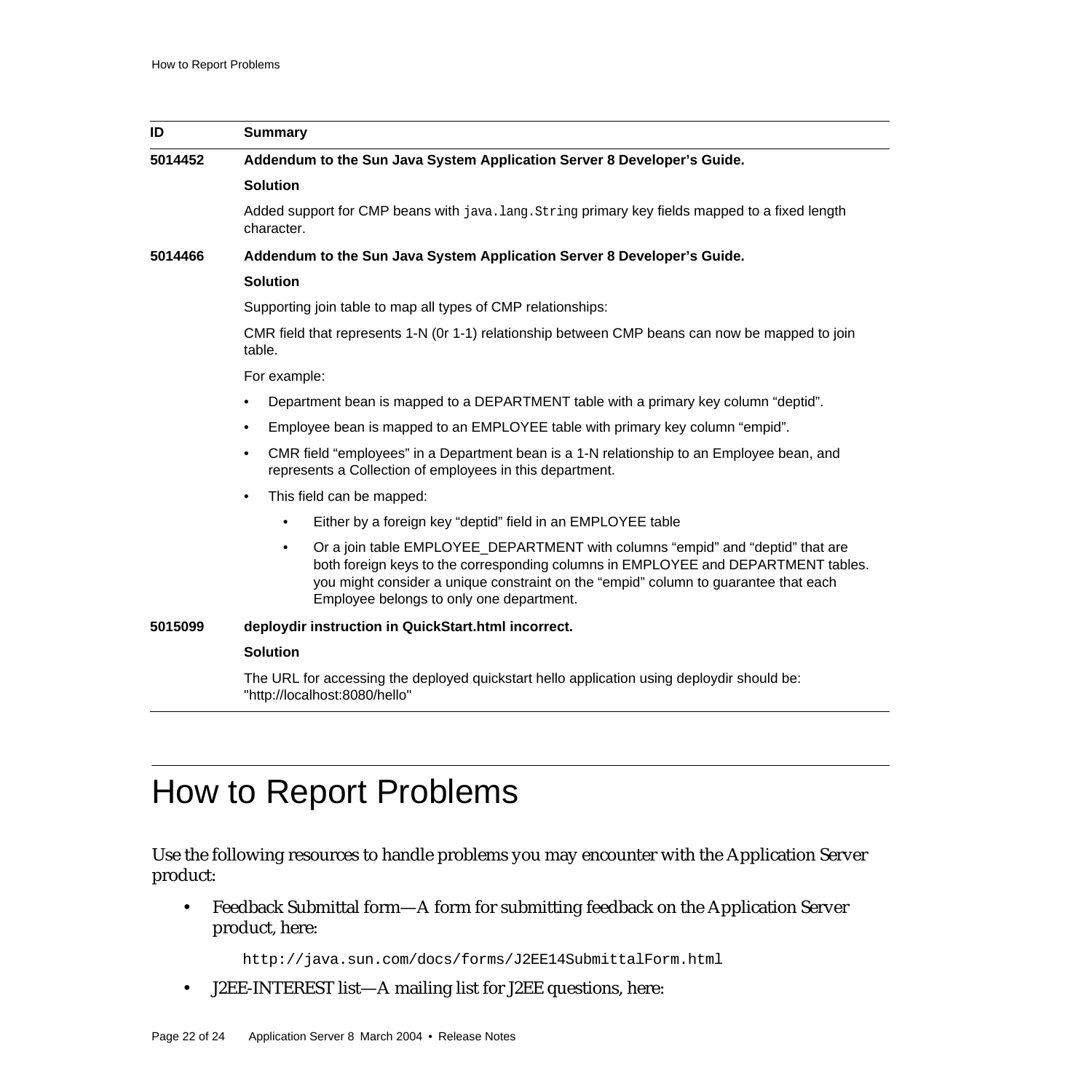<http://archives.java.sun.com/archives/j2ee-interest.html>

• Bug database on Java Developer Connection—To view bugs or to submit a bug, use the Java Developer Connection Bug Parade here:

[http://developer.java.sun.com/servlet/SessionServlet?url=/developer/bugPar](http://developer.java.sun.com/servlet/SessionServlet?url=/developer/bugParade/index.jshtml) ade/index.jshtml

• Java Technology Forums—An interactive message board for sharing knowledge and questions about Java technologies and programming techniques. Use the J2EE SDK forum here for discussions related to the Sun Java System Application Server 8 Platform Edition product:

<http://forum.java.sun.com/>

# <span id="page-22-0"></span>For More Information

Useful information can be found at the following locations:

• Application Server product information:

[http://wwws.sun.com/software/products/appsrvr\\_pe/index.html](http://wwws.sun.com/software/products/appsrvr_pe/index.html)

Java developer resources:

<http://developer.java.sun.com/>

• Java 2 Platform, Enterprise Edition (J2EE) site:

http://java.sun.com/j2ee/

• Application Server product documentation:

<http://docs.sun.com/db/prod/s1appsrv#hic/>

Sun Microsystems product documentation:

<http://docs.sun.com/>